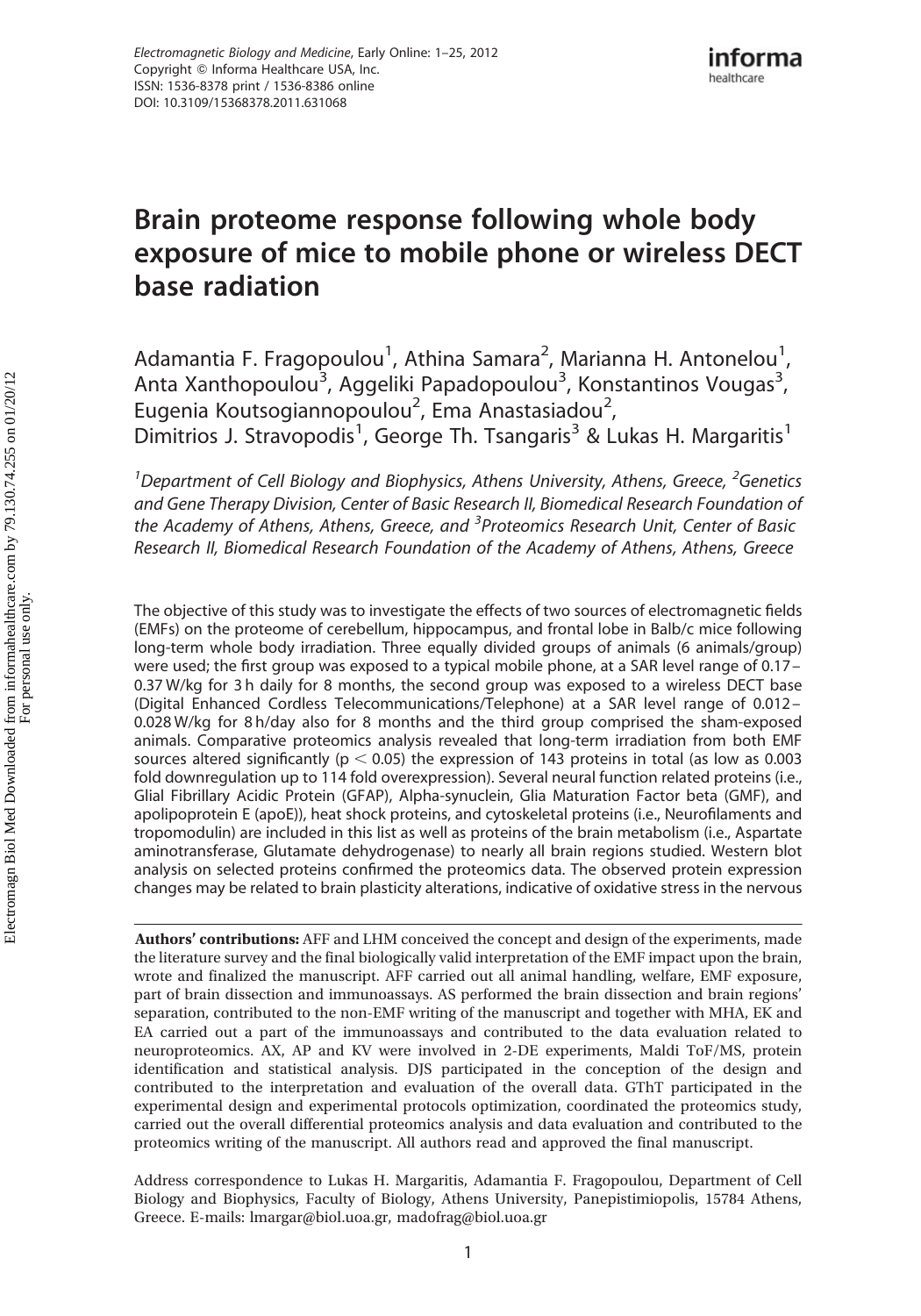system or involved in apoptosis and might potentially explain human health hazards reported so far, such as headaches, sleep disturbance, fatigue, memory deficits, and brain tumor long-term induction under similar exposure conditions.

Keywords Microwaves, Radiofrequencies, Wireless phones, Proteomics, Brain plasticity, Hippocampus, Frontal lobe, Cerebellum

### INTRODUCTION

Wireless technology emitting electromagnetic radiation (EMR) is spread worldwide affecting directly or indirectly all social levels, all countries, and all ages since it includes mobile phones, cordless DECT telephones, Wi-Fi, wi-max, baby monitors, local TV, and FM broadcast stations. The concern about possible health hazards has led to extensive research, concerning exclusively the effects of mobile phone technology (devices and mast stations) at the cellular, lab animal, and epidemiological level, using a variety of model systems and approaches but not in a coordinated manner (Chavdoula et al., 2010; Fragopoulou et al., 2010a,b,c; Fragopoulou and Margaritis, 2010; Hardell and Carlberg, 2009; Hillert et al., 2008; Khurana et al., 2009, 2010), although there have been international efforts (i.e., interphone study; Cardis et al., 2011) to reveal the truth about the possible EMF health risks. The importance of mobile phone (MP) radiation research lies in the fact that there are currently 5 billion users on the planet and the vast majority is using the MP in contact with the brain (Frey, 1998).

A number of reports have dealt with possible changes on gene/protein expression, either at an individual gene/protein level or using the "omics" approaches. The individual approach has focused mainly on heat shock proteins and their mRNAs (French et al., 2001; McNamee and Chauhan, 2009), but other proteins and genes have also been studied with conflicting, so far, results (Fritze et al., 1997; Cleary et al., 1997; Nikolova et al., 2005; Zhao et al., 2007). In order to assess large numbers of genes and proteins, high throughput approaches have been applied in the last decade. These "omics" approaches, also used in the present work, have gained ground in the study of EMF effects mainly on cell cultures. Belyaev et al. (2006), analyzing by Affymetrix U34 Gene Chips cerebellum of brain samples after whole body 2 h exposure of rats at 915 GSM in TEM cells, revealed overexpression of 12 genes and downregulation of 1 gene. The same (Salford's) research group 2 years later applied Microarray hybridizations on Affymetrix rat2302 chips of RNA extracts from cortex and hippocampus of GSM 1800 exposed rats for just 6 h within TEM cells (Nittby et al., 2008). Using four exposed and four control animals they found that a large number of genes were altered at hippocampus and cortex. The vast majority were downregulated. In a series of publications by Leszczynski's research group, consistently using human endothelial cell lines EA.hy926 and EA.hy926v1, protein expression changes after exposure to 900 MHz were shown (Leszczynski et al., 2002, 2004; Nylund and Leszczynski, 2004, 2006; Remondini et al., 2006). These effects have been recently confirmed by the same group in the two types of mobile phone exposure protocols: GSM 900 and 1800 MHz (Nylund et al., 2009). Another "omics" group exposing human lens epithelial cells has detected heat-shock protein (HSP) 70 and heterogeneous nuclear ribonucleoprotein K (hnRNP K) to be upregulated following exposure to GSM 1800 MHz for 2 h (Li et al., 2007), whereas a third research group exposed human breast cancer cells MCF-7 to an RF generator simulating GSM 1800 MHz signal at various SAR values and duration of exposures (Zeng et al., 2006a). They analyzed the transcriptome and the proteome of the cells after continuous or intermittent exposure and concluded that EMF exposure caused distinct effects on gene and protein expression. The same authors suggested that the protein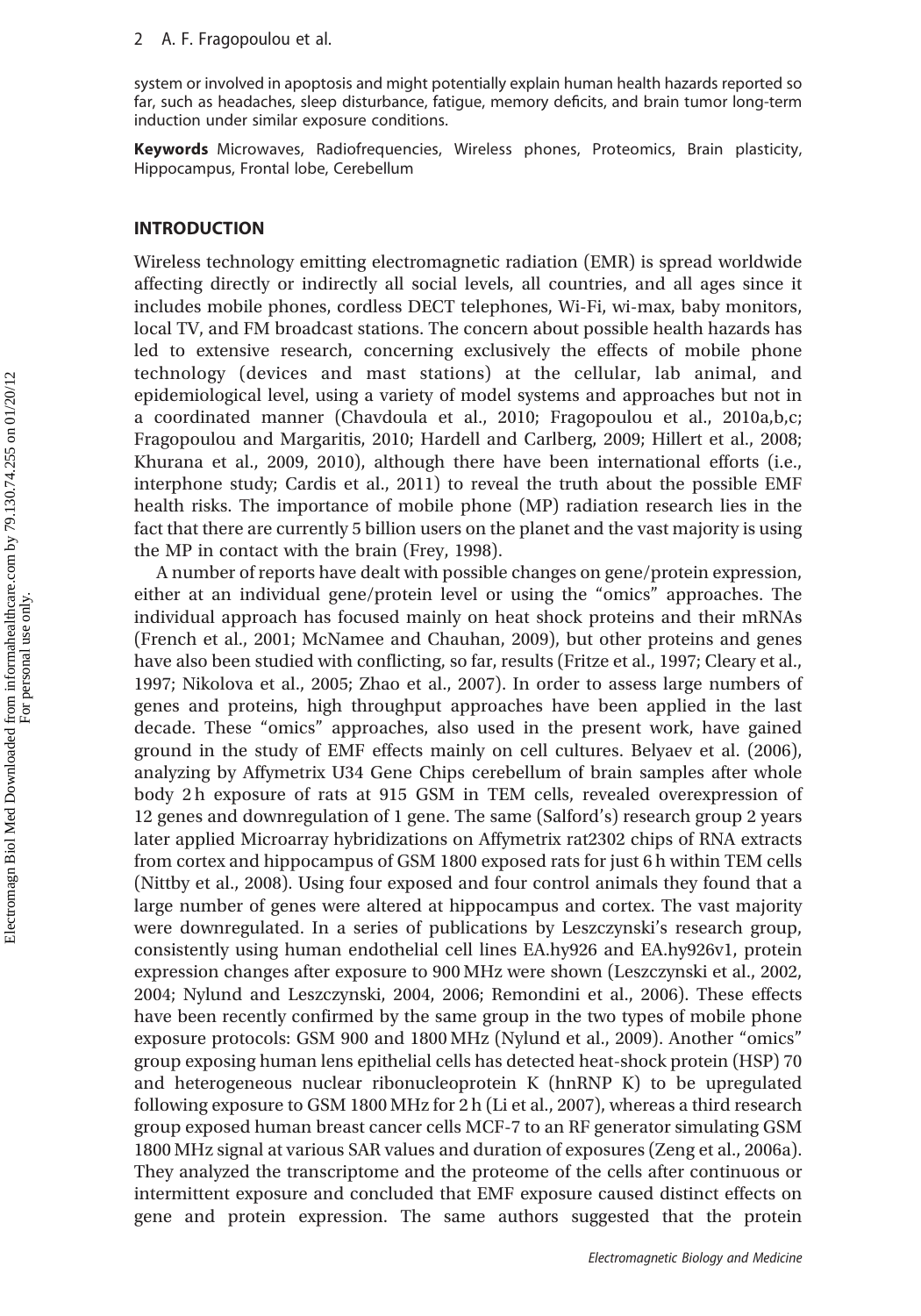expression changes might depend on duration and mode of exposure and therefore a number of biological processes might be affected (Zeng et al., 2006b). Since the above in vitro effects cannot be easily translated into humans, in 2008, Leszczynski's group performed a pilot study on volunteers (Karinen et al., 2008) and showed that mobile phone radiation might alter protein expression in human skin cells. Gene expression changes as revealed using transcriptomics had not effects on C3H  $10T(1/2)$  mouse cells (Whitehead et al., 2006). However, and as previously mentioned, such a limited and non systematic number of publications using "omics" approaches does not allow for any conclusions to be drawn concerning the impact of mobile phone emitted radiation upon cell proteome, physiology and function (Nylund et al., 2009), as also pointed out by Vanderstraeten and Verschaeve (2008).

Concerning research on wireless DECT base and handset radiation exposure which is potentially harmful to millions of people, no actual experiments have been conducted, besides the clinical studies reported by Söderqvist et al. (2009a,b), Havas et al. (2010) and the epidemiological studies showing increased risk for brain tumors (Hardell and Carlberg, 2009; Khurana et al., 2009). A recently published article highlighted the importance of mobile phone epidemiology studies in properly addressing DECT phone use as a strong and likely confounder (Redmayne et al., 2010).

Given the limited available data on animal models, our objective was to investigate the effects of two sources of EMFs on the proteome of the cerebellum, hippocampus and frontal lobe in Balb/c mice.

These three brain regions were chosen since they are related to main functions of the brain, such as memory, attention, reward, planning, equilibrium, and motor control. Their common role is the correlation with cognitive functions (Okano et al., 2000), which have been reported in a number of studies to be altered after EMF exposure (for a review see Fragopoulou and Margaritis, 2010). The hippocampus mainly controls spatial memory, the cerebellum is responsible for motor learning, and the frontal lobe plays an important role in retaining longer term memories associated with emotions. The frontal lobe does not seem to be involved in any particular discrete perceptual sensory or so called motor function, but in spite of that, it seems to have a very critical role on how we use the kind of information that other parts of the brain are dedicated to determine.

Our high-throughput approach challenges the gaps in the literature investigating whether EMFs can provoke changes on the mouse brain proteome; changes that could be correlated with EMF memory impairments reported so far or with neurological diseases, such as Alzheimer's and even with brain tumor induction.

Three groups of 18 animals were used in the present study (6 animals/group): the first group was exposed to a commercially available mobile phone, operating at GSM 900 MHz configuration and frequency and at normal speaking emission mode at a SAR level range of 0.17 – 0.37 W/kg for 3 h daily for 8 months. The second group was exposed to a wireless DECT base at a SAR level range of 0.012 –0.028 W/kg for 8 h/day during the lights-off period also for 8 months. The third group comprised the shamexposed animals.

The novelty of this work lies in the fact that no brain proteome studies have been reported so far following EMF exposure and, in particular, of isolated brain regions in any animal model. In addition, to our knowledge this is the first experimental report of wireless DECT exposure effects on any biological model system and in particular following proteome analysis.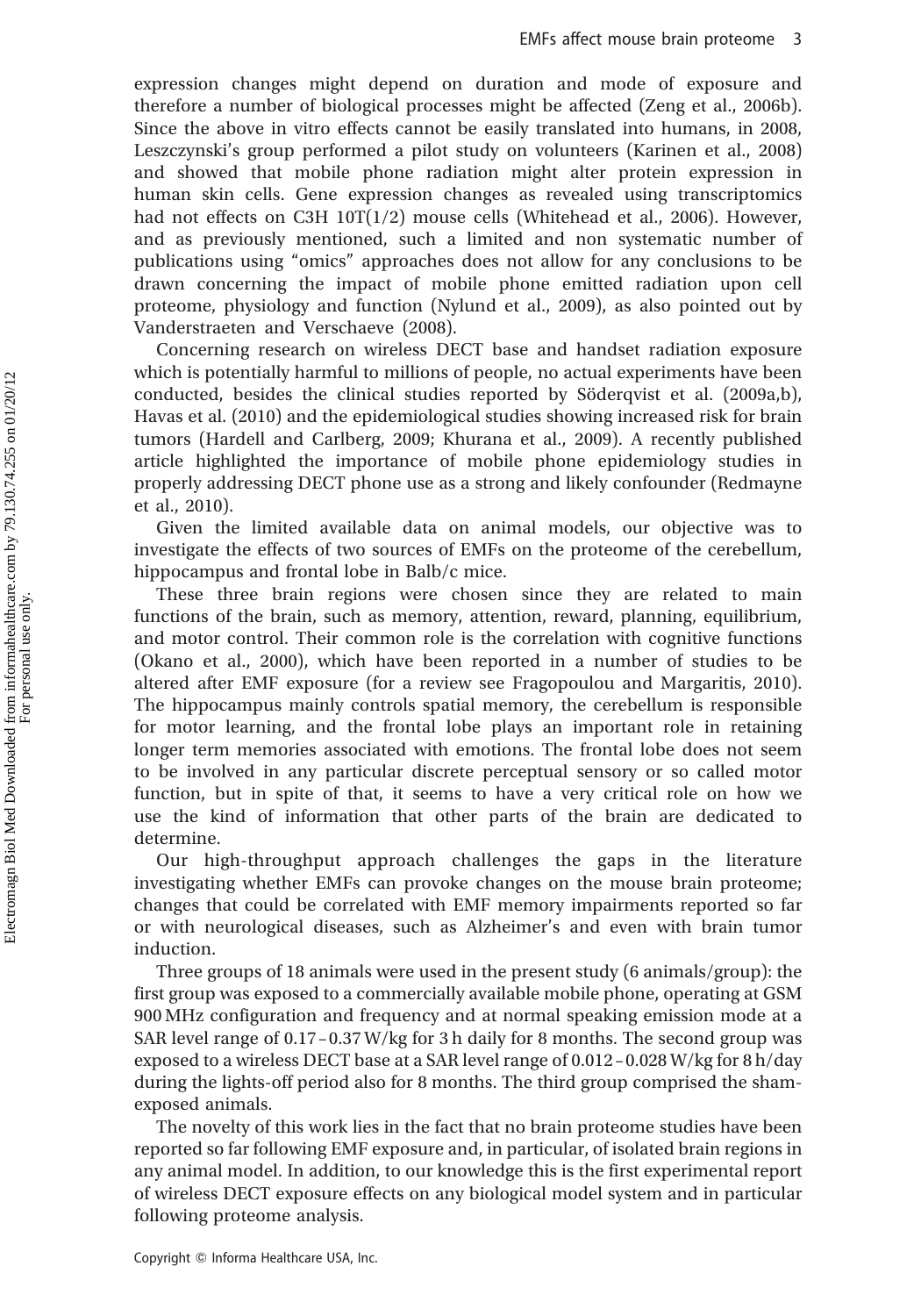## MATERIALS AND METHODS

## Animals

A total of 18 healthy adult male mice Mus musculus, strain Balb/c, were obtained from the Hellenic Pasteur Institute Animal Facility and then transferred to our animal facility in the Department of Cell Biology and Biophysics of Athens University where they were left for two weeks to get acclimatized. Animals were housed equally divided into 3 groups in Techniplast, USA Plexiglas cages, 1290D Eurostandard Type III,  $425 \times 266 \times 155$  mm - floor area 820 cm<sup>2</sup>. The first and the second study group were exposed to a commercially available dual band mobile phone and a wireless DECT base, respectively. Free moving mice were exposed within their cages, as reported previously (Fragopoulou et al., 2010b). The third group comprised the sham-exposed group. All animals were kept under standard laboratory conditions:  $(22 \pm 2)^{o}$ C,  $(40-60)$ % relative humidity, 12 h:12 h light/dark cycle (lights on at 7:00 am) and received food (pellets) and water ad libitum. Taking into consideration the welfare of the animals, enrichment material was used within their home cages, i.e., paper and plastic tubes. All experimental procedures were carried out in agreement with the ethical recommendations of the European Communities Council Directive of 24 November 1986 (86/609/EEC) and with the ethical rules of the Bioethics Committee of the Faculty of Biology of Athens University. The 3R's concept of Russell and Burch (Refinement, Reduction and Replacement) was seriously taken into consideration (Russell and Burch, 1959).

## EMF Exposure Conditions and Field Measurements

Since the objective of this work is the exploration of any changes in the brain proteome, special attention was given to ensure that the only factor affecting the animals would be the radiation emitted from mobile phone or the base of the DECT wireless device. Therefore, other fields or noise (i.e., magnetic field, other RFs of various frequencies and noise levels) were measured and negligible and in any case they were the same quantitatively and qualitatively with the sham-exposed group.

## Mobile Phone Exposure

The animals of this group ( $n = 6$ ) were exposed to radiation within their home cage three hours per day for 8 months. The exposure protocol of "3 h/day  $\times$  8 months" has been chosen in order to mimic a daily typical mobile phone operation by an active person. The mobile phone was placed underneath the cage. A semi-Faraday cage was specially constructed having one open surface to allow mobile phone communication and at the same time to prevent radiation leakage towards shamexposed animals. The GSM 900 MHz electrical field intensity of the radiation emitted by the mobile phone was measured using the Smartfieldmeter, EMC Test Design, LLC, Newton, MA, USA placing the dual band omni directional probe (900, 1800 MHz) inside a similar cage housing the animals positioned at the same place either at the end or in the beginning of exposure. The obtained measurements were reproducible on a daily basis (minimum-maximum value depending on the sound intensity). In order to simulate the conditions of human voice and activate mobile phone ELF modulated EMF emission, radio station was playing as a source of auditory stimulation throughout the exposure time. The measured electrical field intensity was below ICNIRP's recommendations (ICNIRP, 1998) within the range of  $15 - 22$  V/m in the various areas within the cage with the animals following also the typical GSM power modulation by the sound intensity. The SAR value  $(SAR = \sigma^*E^2/\rho)$  calculated as previously described (Fragopoulou et al., 2010a,b) was between 0.17 and 0.37 W/kg. This is a rough estimation of the whole body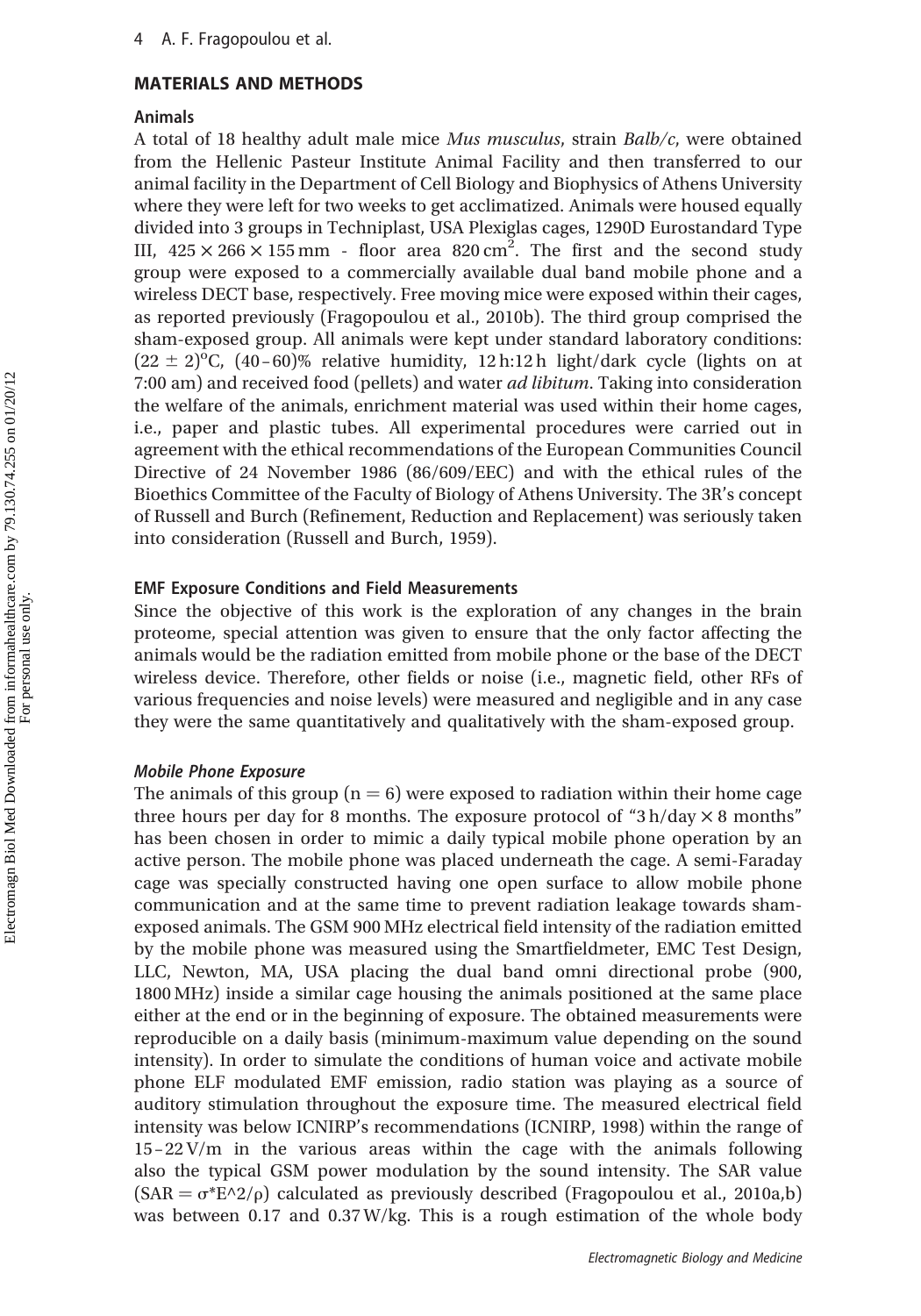average SAR of individual animals. The aim was to achieve similar exposure conditions occurring to a human user when holding the mobile phone next to his/her ear with the only difference that the mice were receiving whole body and not head-only exposure.

# Wireless DECT Base Exposure

The animals of this group were exposed to a commercially available wireless DECT base, which constantly emits radiation at a bandwidth of 1880–1900 MHz, very close to the GSM1800 band, scanning all 10 allocated RF channels without any handset communicating with the base. The DECT base was placed close to the mouse cage and was programmed to operate for 8 h per day during the lights-off period for 8 months. This exposure protocol of 8 h/day has been chosen to correspond to human occupational or home DECT base exposure. A semi-Faraday cage was specially constructed to prevent radiation leakage towards sham-exposed animals. Electrical field levels were measured with Smartfieldmeter as described above and the values recorded were from  $4-6$  V/m depending on the position within the cage. No voice modulation is required for DECT operation, but the same radio station was playing for comparative purposes to the mobile phone exposure. Therefore, SAR value calculated, as described above, ranged from 0.012– 0.028 W/Kg.

# Sham-exposed Group

Mice were kept in a similar room as the exposed groups, under the same conditions of living. The cages of the animals were inside a Faraday cage to prevent radiation entry from the mobile phone and DECT base when in operation. A radio was playing at the same station and the same volume as the one in the rooms of the exposed animals. Non significant levels of Radio-frequency (RF) field deriving from the exposure sources was detected inside the cage with the animals, as measured by the Smartfieldmeter.

# BRAIN TISSUE REMOVAL AND HOMOGENIZATION

At the end of the experiment, mice were euthanized according to the bioethical rules of the European Committee for animal protection, with cervical dislocation followed by rapid brain tissue removal between 8 and 10 am. Parts of the brain (frontal lobe, hippocampus, and cerebellum) were quickly separated, immediately frozen in liquid nitrogen, and then stored at  $-80^{\circ}$ C until sample processing for further manipulation.

## TWO-DIMENSIONAL ELECTROPHORESIS

The tissue was homogenized in a glass Wheaton (tight) homogenizer in a buffer consisting of 8 M urea,  $40 \text{ mM}$  Tris-HCL (pH 8.5), 2 M thiourea,  $4\%$  CHAPS,  $1\%$ dithioerythritol (DTE), 0.2% IPG buffer pH 3– 10 (Amersham Biosciences) and 1 mg/mL of a mixture of protease inhibitors (1 mM PMSF and 1 tablet (Roche Diagnostics) per 50 mL of wash buffer and phosphatase inhibitors  $(0.2 \text{ mM } Na<sub>3</sub>VO<sub>3</sub>)$ and 1 mM NaF)). The homogenate was left at room temperature for 1 h and centrifuged at 13,000 rpm for 30 min. The protein content of the supernatant was determined using the Bradford quantification method.

Two-dimensional gel electrophoresis was performed as previously reported (Anagnostopoulos et al., 2010). Samples of 1 mg total protein were applied on 18 cm IPG strips with  $pI$  3–10 NL or 4–7 L (Bio-Rad Lab, Hercules, CA), at their basic and acidic ends, using sample cups. IPG strips had been prepared for IEF by 20 h rehydration in a buffer of 8 M urea, 4% CHAPS and 1% DTE.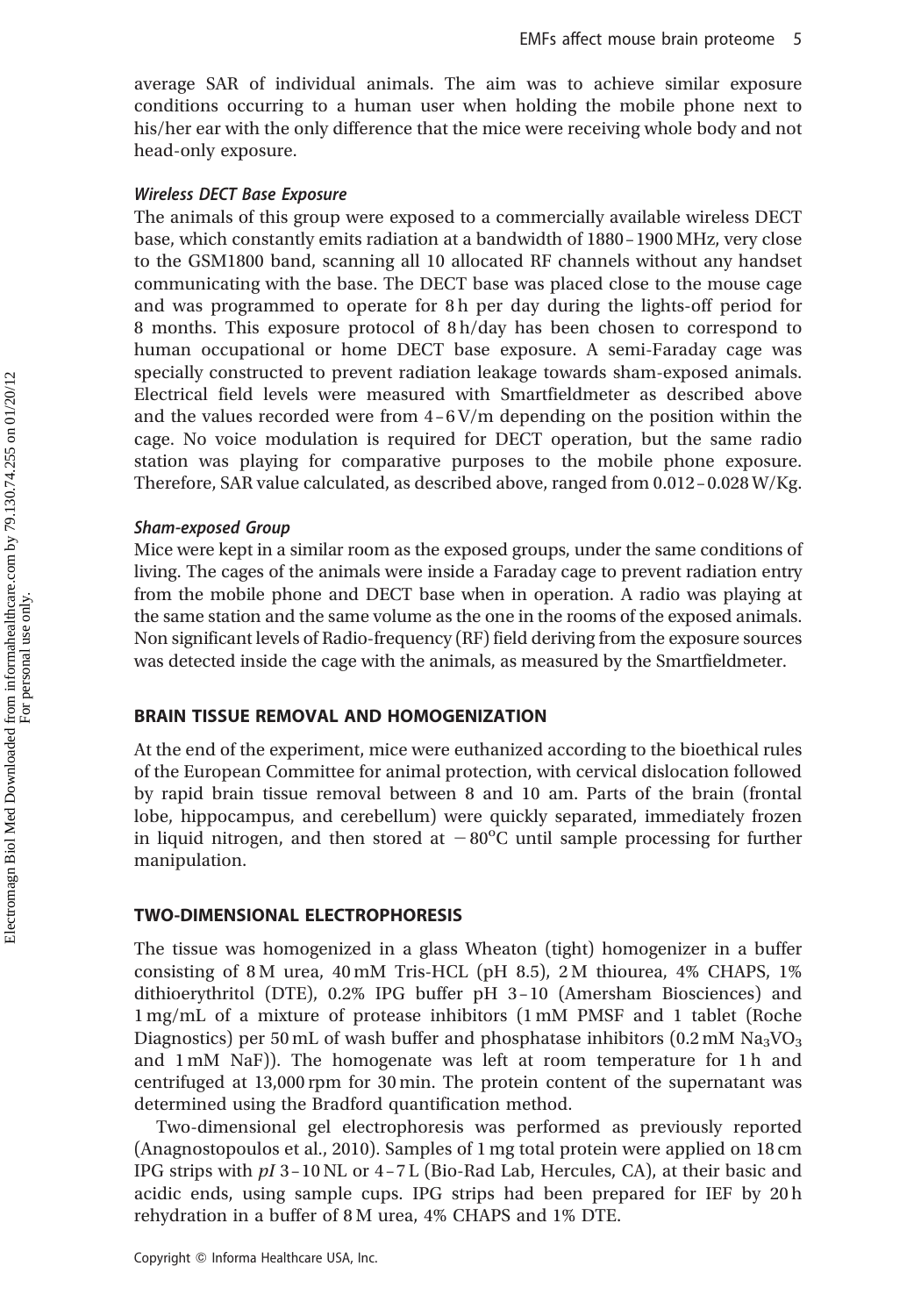First dimension focusing, for separation by two-dimensional gel electrophoresis, started at 250 V and voltage was gradually increased to 8000 V, with 3 V/min, kept constant for 25 h (approximately 150,000 Vh totally). IEF was conducted in a PROTEAN IEF Cell, Bio-Rad apparatus. After focusing, IPG strips were equilibrated first in 6 M urea, 50 mM Tris-HCL (pH 8.8), 2% (w/v) SDS, 30% (v/v) glycerol, and 0.5% (w/v) DTE for 15 min then in the same buffer containing  $4\%$  (w/v) iodoacetamide instead of DTE, for 15 more min. Second dimensional electrophoresis was performed on 12% SDS-polyacrylamide gels ( $180 \times 200 \times 1.5$  mm) with a run of 40 mA/ gel, in PROTEIN-II multi-cell apparatuses (Bio-Rad, Hercules, CA).

## PROTEIN VISUALIZATION AND IMAGE ANALYSIS

After vertical electrophoresis, gels were fixed in 50% methanol containing 5% phosphoric acid for 2 h. The fixative solution was washed off by agitation in distilled water for 45 min. Protein spots were visualized by application of Coomassie Blue G-250 staining solution (Novex, San Diego, CA) on 2-DE gels for 12 h. Gel images were scanned in a GS-800 Calibrated Densitometer (Bio-Rad Laboratories, Hercules, CA) using the scanning application/tool of the PD-Quest v8.0 software (Bio-Rad, Hercules, CA). Protein spots of all gels contained in the analysis, were detected, aligned, matched, and quantified using the PD-Quest v8.0 image processing software, according to the manufacturer's instructions. Manual inspection of the spots was used to verify the accuracy of matching. Spot volume was used as the analysis parameter to quantify protein expression. Normalization of each individual spot was performed according to the total quantity of the valid spots in each gel, after subtraction of the background values. Optical Density (O.D.) level (%) of each protein from the sham-exposed or exposed groups was determined separately and calculated as the sum of the volume % of all spots from all gels containing the same protein. Selection of protein spots or entire gel regions for MS analysis was based upon O.D. alteration between the two groups analysed. A minimum of 1.25 fold change in the expression level was used as the selection criterion.

## PEPTIDE MASS FINGERPRINTING AND IDENTIFICATION OF PROTEINS

Peptide mass fingerprinting analysis was essentially performed as described previously (Mavrou et al., 2008). Briefly, all spots on the gels were annotated semiautomatically using the Melanie 4.02 software, excised with a Proteiner SPII robot (Bruker Daltonics, Bremen, Germany) and placed into 96-well microtiter plates. The excised spots were destained using  $180 \mu$  of  $100 \text{ mM}$  ammonium bicarbonate in 30% ACN and the gel piece was dried in a speed vacuum concentrator (MaxiDry Plus, Heto, Denmark). The dried gel piece was rehydrated with  $5 \mu L$  of  $20 \mu g/mL$ recombinant trypsin (proteomics grade, Roche diagnostics, Basel, Swiss) solution. After 16 h at room temperature,  $10 \mu L$  of 50% acetonitrile containing 0.3% trifluroacetic acid were added, and the gel pieces were incubated for 15 min with gentle shaking. Sample application to a target plate and analysis as well as peptide matching and protein searching were carried out as described previously (Mavrou et al., 2008). Briefly, tryptic peptide mixtures  $(1 \mu L)$  were applied on an anchor chip MALDI plate with  $1 \mu$ L of matrix solution, consisting of 0.08% CHCA (Sigma), the internal standard peptides des-Arg-bradykinin (Sigma, 904.4681 Da), and adrenocorticotropic hormone fragment 18–39 (Sigma, 2465.1989 Da) in 65% ethanol, 50% CAN, and 0.1% TFA. Peptide mixtures were analysed in a MALDI-ToF mass spectrometer (Ultraflex II, Bruker Daltonics). Laser shots  $(n = 1000)$  of intensity between 40% and 60% were collected and summarized and the peak list was created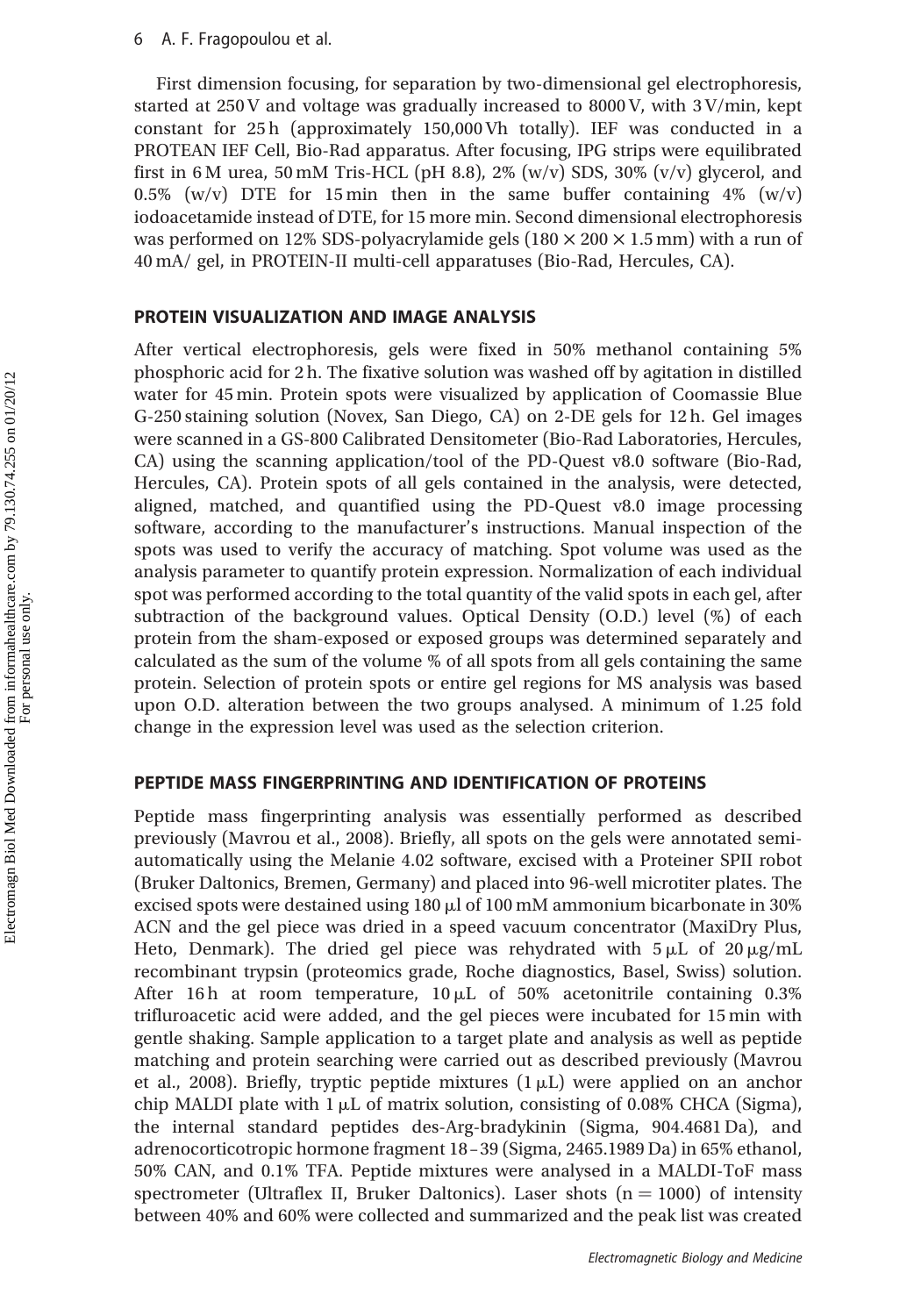using the FlexAnalysis v2.2 software (Bruker). Peptide matching and protein searches were performed automatically with MASCOT Server 2 (Matrix Science). Peptide masses were compared with the theoretical peptide masses of all available proteins of Mus musculus in the SWISS-PROT database. Stringent criteria were used for protein identification with a maximum allowed mass error of 10 ppm and a minimum of four matching peptides. Probability score with  $p < 0.05$  was used as the criterion for affirmative protein identification. Monoisotopic masses were used, and one missed trypsin cleavage site was calculated for proteolytic products.

#### WESTERN BLOT ANALYSIS

Frozen tissues were sonicated in RIPA (radioimmunoprecipitation) lysis buffer (50 mM Tris, pH 8.0, 150 mM NaCl, 1% NP-40, 5 mM EDTA, 0.5% sodium deoxycholate, and 0.1% SDS), in the presence of protease inhibitors on ice. The homogenate was centrifuged at 20,000 rpm for 20 min at  $4^{\circ}$ C. The protein concentration of each brain extract was determined by Bradford assay and  $50 \mu g$  was loaded onto 12% SDS-PAGE (sodium dodecyl sulphate polyacrylamide gel electrophoresis) after boiling in SDS sample buffer, and electroblotted onto nitrocellulose membrane (Bio-Rad). The membrane was blocked in 5% dried non fat milk diluted in PBS-T (0.1%) for 60 min at room temperature and probed with primary antibodies, mouse monoclonal anti-GMF (diluted at 1:100), goat polyclonal anti-ApoE (sc-6384, diluted at 1:1000), and rabbit polyclonal anti-GFAP (ab7260, diluted at 1:4000) using standard immunoblotting techniques. After the 1 h RT application of species-specific HRP- (horseradish peroxidase) conjugated secondary antibodies (anti-rabbit, Amersham-Pharmacia Biotechnology, Piscataway, NJ, USA, at 1:8.000, anti-mouse, Dako, Denmark at 1:10.000 and anti-goat, Sigma, Germany at 1:14000) appropriately diluted in blocking solution, the immunoblots were developed using an enhanced chemiluminescence (ECL) reagent kit (Amersham Biosciences, Piscataway, NJ, USA) or ECL Plus (GE Healthcare, Amersham Biosciences) western blotting detection reagent. Unspecific protein bands were used as internal loading controls. The molecular weight (MW) definition of unknown bands was identified against a lane of MW protein standards (Fermentas, Hanover, MD, USA).

Following exposure and development the negatives were scanned and processed through image analysis "Gel analyzer" software (v.1.0, Biosure, Ltd, Greece) to quantitatively estimate band densities. The immunoblots shown are derived from different animals randomly selected.

#### NETWORK ANALYSIS

All protein identifications, both the ones solely expressed in exposed regions, and those differentially expressed among exposed and sham-exposed regions, were used for Pathway Analysis. For this purpose, the Swiss-Prot accession numbers were inserted into the Ingenuity Pathway Analysis (IPA) software (Ingenuity Systems, Mountain View, CA). This software categorizes gene products based on the location of the protein within cellular components and suggests possible biochemical, biological, and molecular functions. Furthermore, proteins were mapped to genetic networks available in the Ingenuity database and ranked by score. These genetic networks describe functional relationships between gene products based on known interactions in literature. Through the IPA software, the newly formed networks are associated with known biological pathways.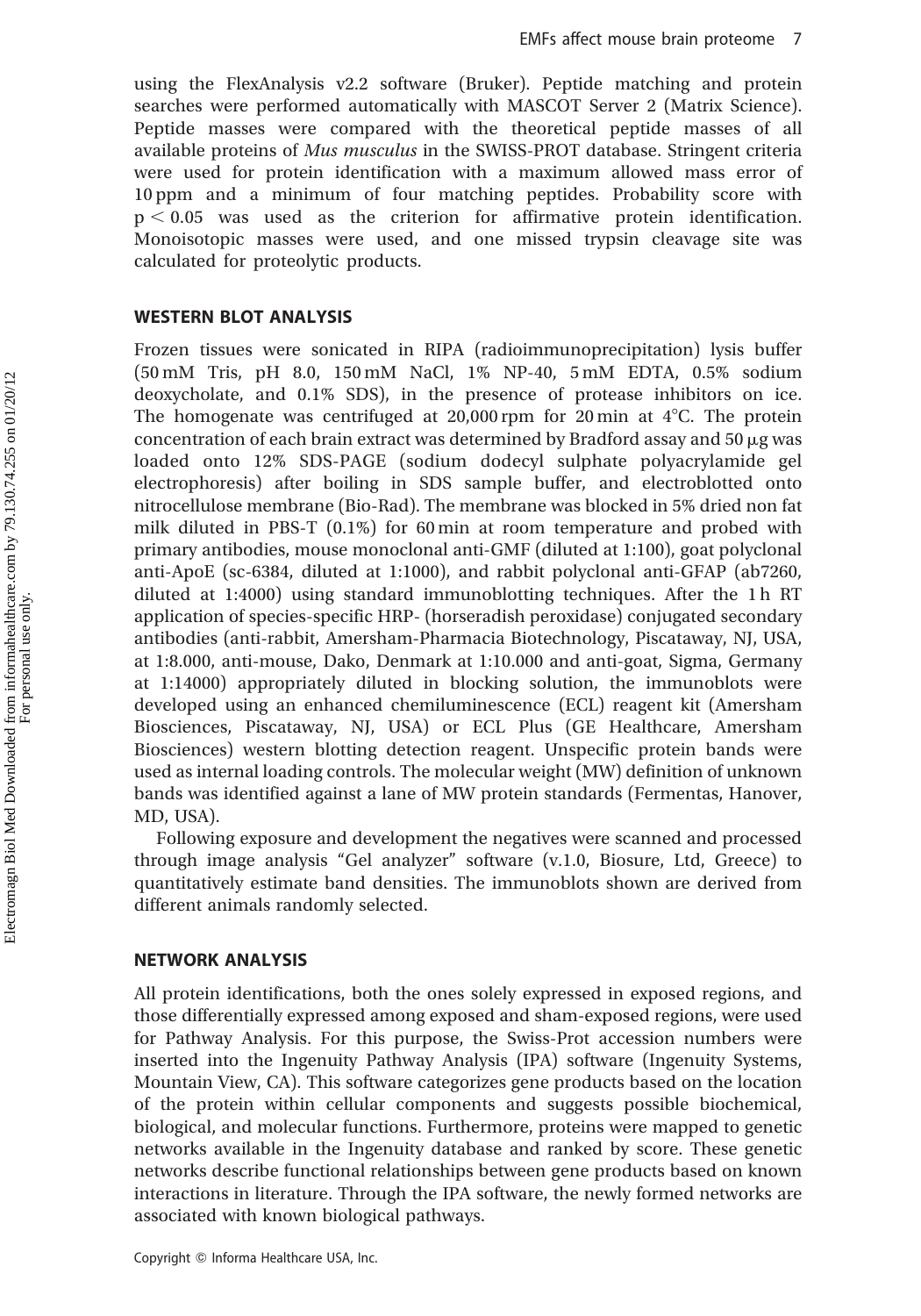## STATISTICAL ANALYSIS

To ensure confidence in our experimental approach we employed a design which involved duplicate 2-DE gels per sample (i.e., to determine analytical variation) and separate preparations for each replicate sample per experiment (i.e., to determine biological variation), summing up to 36 2-DE gels in total.

Mean densitometry values of all spots corresponding to a specific protein from each group were first checked for normal distribution using the Kolmogorov-Smirnov/Lilliefor test (StatPlus 2007 software, AnalystSoft, Vancouver, Canada). Data with normally distributed densitometric values were exported to Microsoft Excel 2007 software and compared with the two pair  $t$ -test assuming unequal variances. Means of spot intensities for proteins with not normally distributed values were compared for statistical significance with the Mann-Whitney non parametric test (GraphPad Instat 3 software, GraphPad software Inc, La Jolla, CA). Statistical significance (a-level) was defined as  $p < 0.05$ . In order to control the False Discovery Rate (FDR), individual a-levels for each spot were adjusted following the FDR correction procedure (Benjamini and Hochberg, 1995).

The above analysis was performed in order to increase the sensitivity without compromising the accuracy of the statistical output. As such, all the normally distributed populations were tested using a t-test. If these had been tested using Mann-Whitney some statistically significant differentiations would have been missed. FDR was used to correct for multiple comparisons.

# RESULTS

In this study we examined the protein expression levels in different mouse brain regions after whole body exposure of Balb/c mice, separately to mobile phone and wireless DECT base electromagnetic radiation.

Protein expression was estimated by proteomics analysis using 2-DE with broad (3–10 NL) and narrow (4–7 L) IPG strips. All brain tissue samples were analyzed in duplicate. Hippocampi were pooled in order to assure the protein quantity (1 mg total protein per 2-DE gel) needed for the analysis. In total, 36 gels were performed in this study. Coomassie blue staining revealed a mean number of  $843 \pm 73$  and  $587 \pm 45$  protein spots within the pH range 3–10 and the pH range 4–7, respectively. Areas of interest with reproducible spot intensity and/or pattern differences observed in pI 3–10 2-DE gels, were mainly monitored in the acidic regions. Further examination therefore, using 4–7 IPG strips guaranteed greater detail of spot analysis in the specific areas.

A total of 432 proteins were found expressed in the studied materials. Concretely, 149 single gene products were identified in the cerebellum, 136 single gene products were identified in the frontal lobe, and 147 single gene products were identified in the hippocampus. These results seem to be in accordance with recent findings in a rat hippocampus proteomics analysis (Fountoulakis et al., 2005).

TABLE 1 Number of differentially expressed proteins across three major brain regions, following long-term electromagnetic radiation exposure to conventional mobile phone (M) and DECT wireless base (B).

|                                  | <b>Hippocampus</b> |    |    | Frontal lobe |    | Cerebellum |
|----------------------------------|--------------------|----|----|--------------|----|------------|
| Proteins                         |                    | M  |    | M            |    | М          |
| Upregulated                      |                    | 37 | 12 | 19           |    | 36         |
| Downregulated                    |                    | 33 |    | 18           | 10 | 18         |
| Total number of proteins changed | 22                 | 70 | 23 | 37           | 18 | 54         |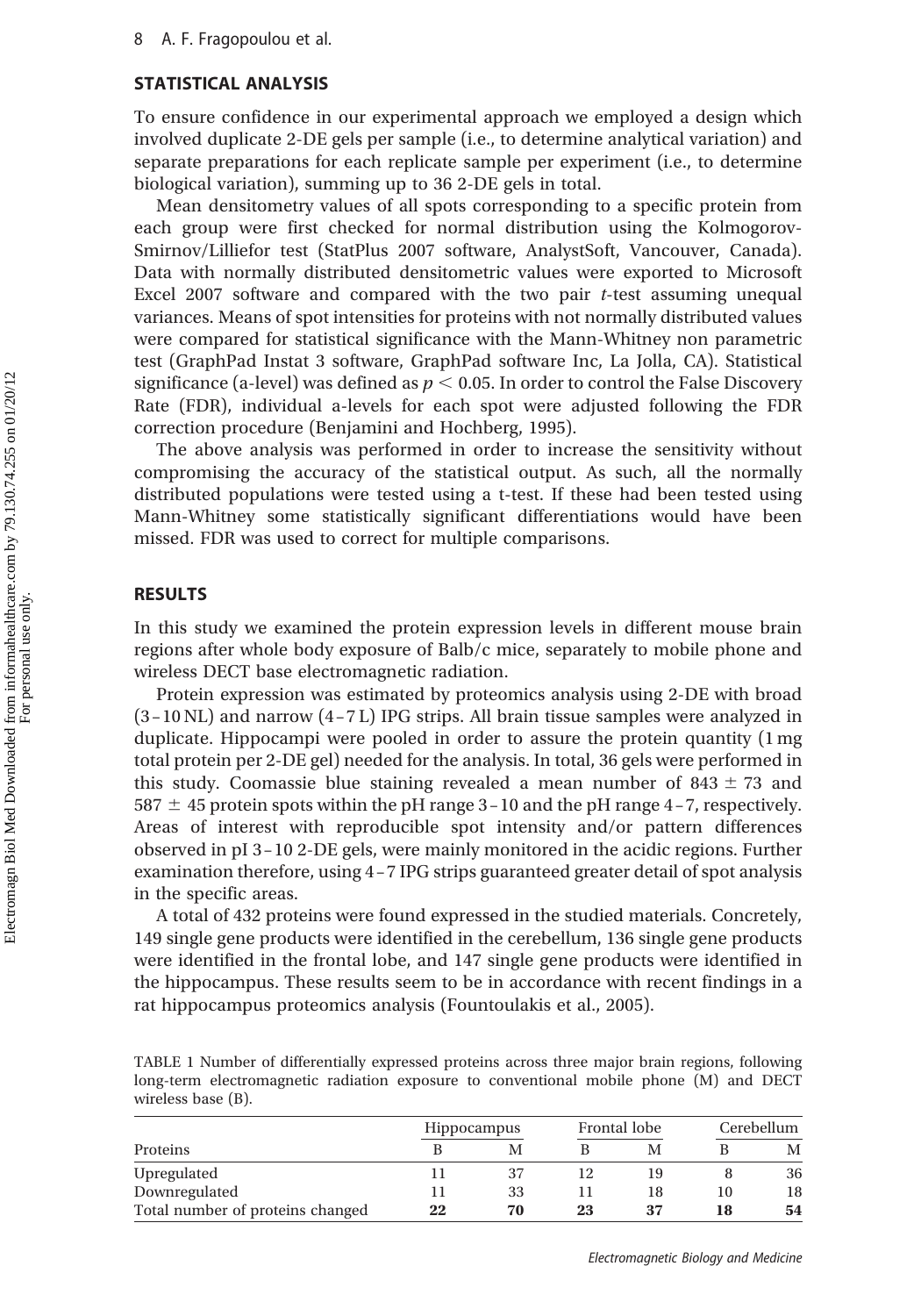Statistical analysis under the criteria described above, revealed that 143 single gene products were found differentially expressed among the studied brain tissue samples, as shown in Suppl. Table 1. This table summarizes the identified proteins, gives the spot numbers under which the proteins appeared on the 2-DE gels, their identity, SwissProt accession numbers, theoretical pI, molecular weight, MASCOT score, the number of peptides used per identification, protein coverage, and the expression level, as calculated with the PD Quest 8.0 software. Proteins with difference in expression at a level of 1.25 were considered upregulated, while a 0.75 difference designated downregulated proteins.

AINC\_MOUSE  $O(E)$ **GEIS NATURE** THOP! MOUSE TB444\_MOUSE TBA1A MOUSE BA18\_MOUSE TBAIC MOUSE MOUSE **RALDHO\_MOUSE** scor i PRS7 MOUSE SEP11 MOUSE **ENOA MOUSE HBG2\_MOUSE** ALDOC MOUSE NAS\_MOUSE 13JON\_00CM SEPT2\_MOUSE AK1A1\_MOUSE ACTB\_MOUSE ACTO MOUSE GBRC\_MOUSE SNAB\_MOUSE LASP1\_MOUSE ALDR\_MOUSE GBB1\_MOUSE LASPI\_MOUSE SYT1\_MOUSE GLOD4\_MOUSE PSA6\_MOUSE 10BP\_MOUSE M1\_MOUSE GDIRL MOUS UCHLI MOUSE HIVEBT IVOIRE PINT\_MOUSE NDUSS ANDUSE KCY\_MOUSE ATPSH MOUSE SODM\_MOUSE FRIH MOUSE GIMFB\_MOUSE HINT1 MOUSE FABPH\_MOUSE VATE\_MOUSE HBB1\_MOUSE  $3 +$ pl ► 10

FIGURE 1 Representative 2-DE gel of mouse hippocampus. Arrows indicate the proteins downregulated after the exposure of the mice to mobile (black arrows) and to base (white arrows) compared to the sham-exposed animals.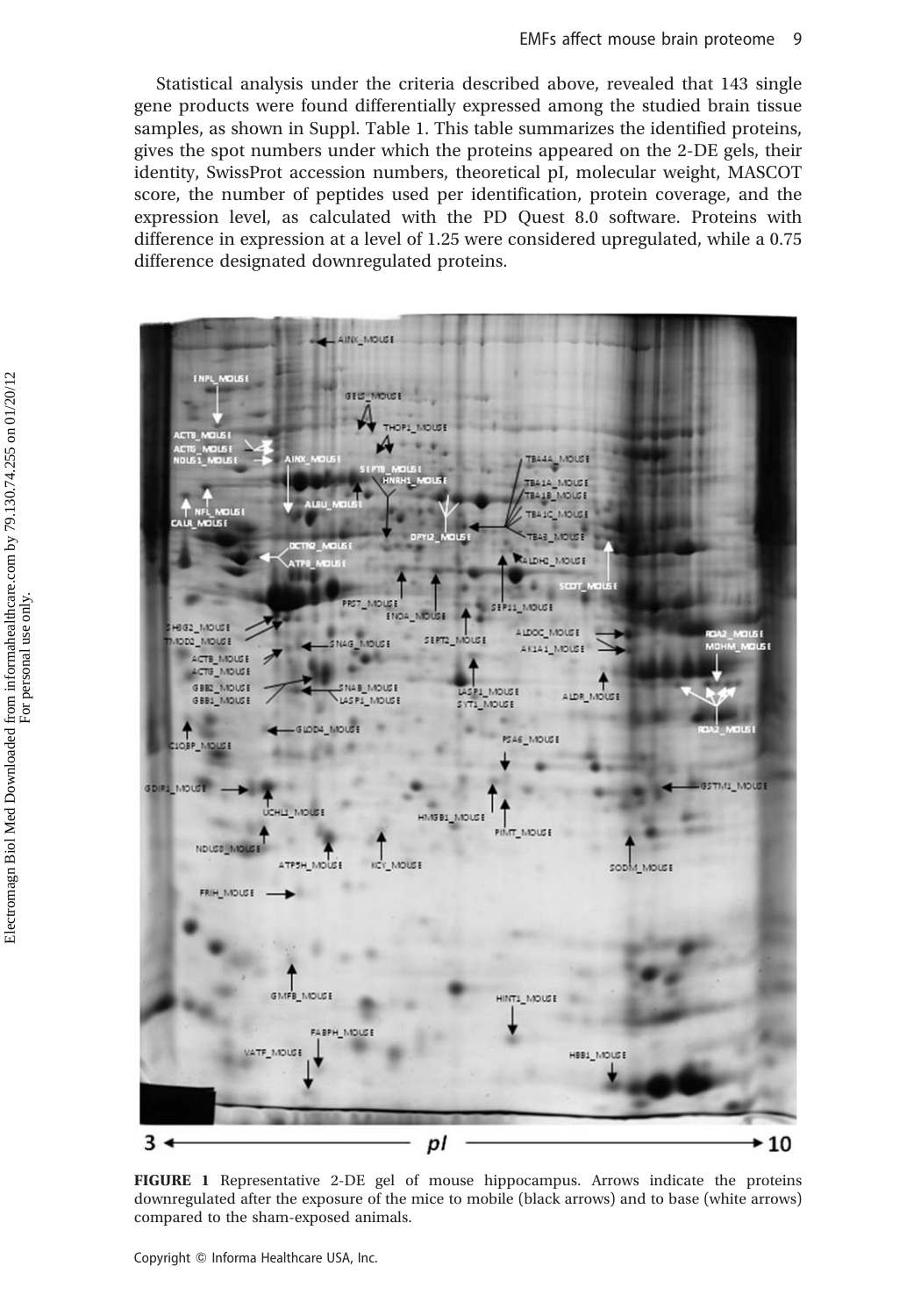|                    |                                                                                   | Hippocampus  |   | Frontal Lobe |   | Cerebellum   |   |
|--------------------|-----------------------------------------------------------------------------------|--------------|---|--------------|---|--------------|---|
| Accession Name     | Protein Name                                                                      | $\mathbf{B}$ | ⋝ | $\mathbf{B}$ | ⋝ | $\mathbf{B}$ | ⊠ |
| 1433E_MOUSE        | Mus musculus (Mouse)<br>14-3-3 protein epsilon                                    |              |   |              |   |              |   |
| AATC_MOUSE         | Aspartate aminotransferase, cytoplasmic - Mus musculus (Mouse)                    |              |   |              |   |              |   |
| <b>ACTY_MOUSE</b>  | Beta-centractin - Mus musculus (Mouse)                                            |              |   |              |   |              |   |
| AHSA1_MOUSE        | shock protein ATPase homolog 1 - Mus musculus (Mouse)<br>Activator of 90 kDa heat |              |   |              |   |              |   |
| <b>AINX MOUSE</b>  | musculus (Mouse)<br>Alpha-internexin - Mus                                        |              |   |              |   |              |   |
| ALDH2_MOUSE        | Aldehyde dehydrogenase, mitochondrial precursor - Mus musculus (Mouse)            |              |   |              |   |              |   |
| ALDOA_MOUSE        | Fructose-bisphosphate aldolase A - Mus musculus (Mouse)                           |              |   |              |   |              |   |
| ALDOC_MOUSE        | Fructose-bisphosphate aldolase C - Mus musculus (Mouse)                           |              |   |              |   |              |   |
| ALDR_MOUSE         | Aldose reductase - Mus musculus (Mouse)                                           |              |   |              |   |              |   |
| ANXA5_MOUSE        | Annexin A5 - Mus musculus (Mouse)                                                 |              |   |              |   |              |   |
| APOA1_MOUSE        | Apolipoprotein A-I precursor - Mus musculus (Mouse)                               |              |   |              |   |              |   |
| APOE_MOUSE         | Apolipoprotein E precursor - Mus musculus (Mouse)                                 |              |   |              |   |              |   |
| ATP5H MOUSE        | ATP synthase subunit d, mitochondrial - Mus musculus (Mouse)                      |              |   |              |   |              |   |
| ATPA_MOUSE         | ATP synthase subunit alpha, mitochondrial precursor - Mus musculus (Mouse)        |              |   |              |   |              |   |
| ATPB_MOUSE         | ATP synthase subunit beta, mitochondrial precursor -Mus musculus (Mouse)          |              |   |              |   |              |   |
| ATPG_MOUSE         | ATP synthase subunit gamma, mitochondrial precursor - Mus musculus (Mouse)        |              |   |              |   |              |   |
| BACH_MOUSE         | A thioester hydrolase - Mus musculus (Mouse)<br>Cytosolic acyl coenzyme           |              |   |              |   |              |   |
| <b>BLVRB MOUSE</b> | musculus (Mouse)<br>Flavin reductase - Mus                                        |              |   |              |   |              |   |
| C1QBP_MOUSE        | Complement component 1 Q subcomponent-binding protein, mitochondrial - Mus        |              |   |              |   |              |   |
|                    | musculus (Mouse)                                                                  |              |   |              |   |              |   |
| CAH2_MOUSE         | Mus musculus (Mouse)<br>Carbonic anhydrase 2 -                                    |              |   |              |   |              |   |
| CALR_MOUSE         | Mus musculus (Mouse)<br>Calreticulin precursor -                                  |              |   |              |   |              |   |
| CH60_MOUSE         | 50 kDa heat shock protein, mitochondrial precursor - Mus musculus (Mouse)         |              |   |              |   |              |   |
| <b>CISY_MOUSE</b>  | Citrate s ynthase, mitochondrial precursor - Mus musculus (Mouse)                 |              |   |              |   |              |   |
| <b>CLPP_MOUSE</b>  | Clp protease proteolytic subunit, mitochondrial - Mus<br>Putative ATP-dependent   |              |   |              |   |              |   |
|                    | musculus (Mouse)                                                                  |              |   |              |   |              |   |
| CNTN2 MOUSE        | Mus musculus (Mouse)<br>Contactin-2 precursor -                                   |              |   |              |   |              |   |
| CPNE6_MOUSE        | Copine-6 - Mus musculus (Mouse)                                                   |              |   |              |   |              |   |
| CRYM_MOUSE         | Mu-crystallin homolog - Mus musculus (Mouse)                                      |              |   |              |   |              |   |
| CSN4_MOUSE         | COP9 signalosome complex subunit 4 - Mus musculus (Mouse)                         |              |   |              |   |              |   |
| DCTN2_MOUSE        | Ovnactin subunit 2 - Mus musculus (Mouse)                                         |              |   |              |   |              |   |
| DDAH1 MOUSE        | N(G)-dimethylarginine dimethylaminohydrolase 1 - Mus musculus (Mouse)             |              |   |              |   |              |   |
| DHE3_MOUSE         | - Mus musculus (Mouse)<br>Glutamate dehydrogenase 1, mitochondrial precursor      |              |   |              |   |              |   |
| DHPR_MOUSE         | Dihydropteridine reductase - Mus musculus (Mouse)                                 |              |   |              |   |              |   |

TABLE 2 Differentially expressed proteins in the mouse brain after exposure to base and mobile phone radiation. TABLE 2 Differentially expressed proteins in the mouse brain after exposure to base and mobile phone radiation.

Electromagn Biol Med Downloaded from informahealthcare.com by 79.130.74.255 on 01/20/12 For personal use only.

Electromagn Biol Med Downloaded from informahealthcare.com by 79.130.74.255 on 01/20/12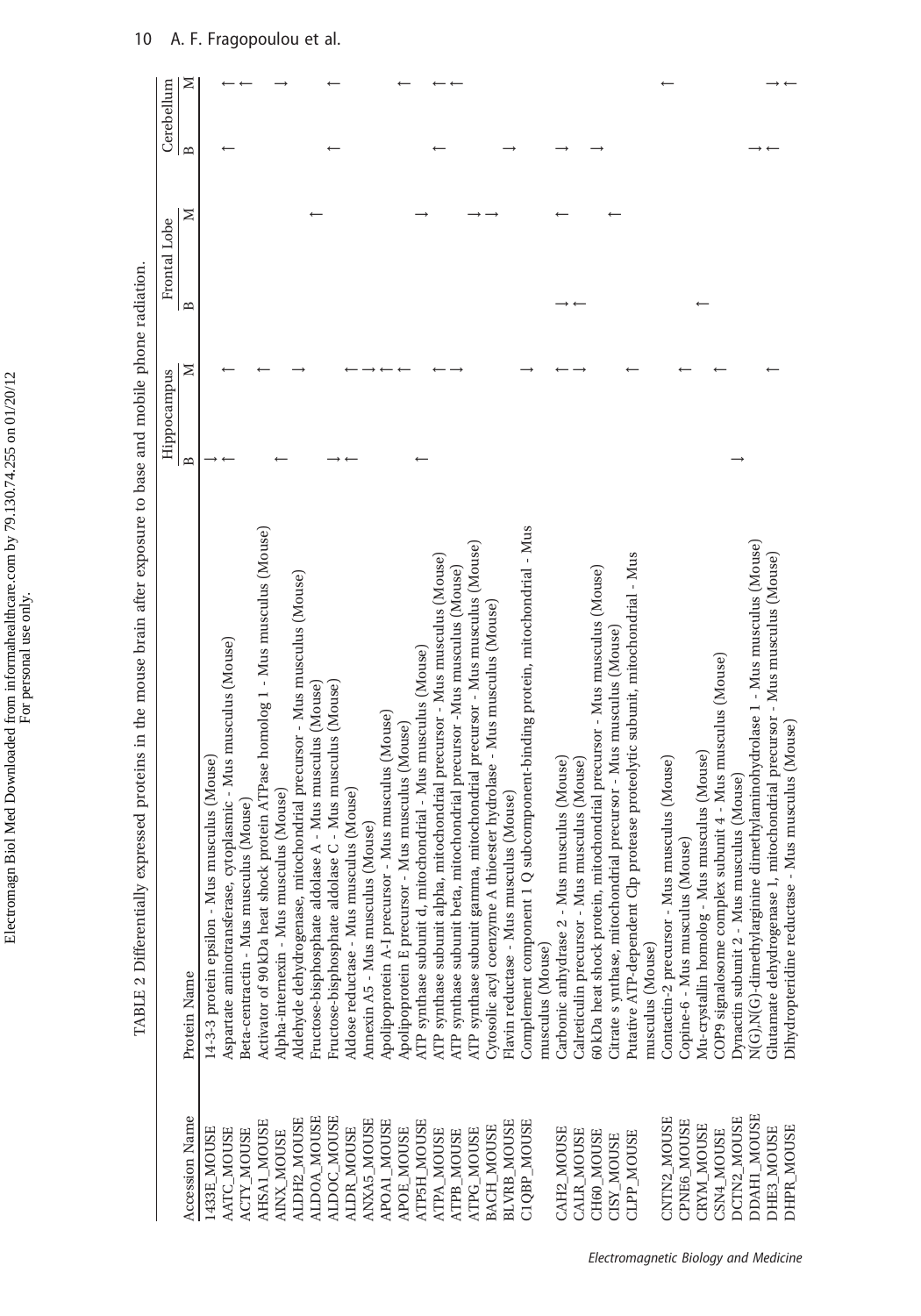| Dihydrolipoyl dehydrogenase, mitochondrial precursor - Mus musculus (Mouse)<br>Dynamin-1-like protein - Mus musculus (Mouse) | Dihydropyrimidinase-related protein 2 - Mus musculus (Mouse)<br>Drebrin - Mus musculus (Mouse) | EF-hand domain-containing protein D2 - Mus musculus (Mouse)<br>Dynamin-1 - Mus musculus (Mouse) | Alpha-enolase - Mus musculus (Mouse) | Gamma-enolase - Mus musculus (Mouse) | Endoplasmin precursor - Mus musculus (Mouse) | Endoplasmic reticulum protein ERp29 precursor - Mus musculus (Mouse) | Ezrin - Mus musculus (Mouse) | Fatty acid-binding protein, heart - Mus musculus (Mouse) | Mus musculus (Mouse)<br>Ferritin heavy chain - | Far upstream element-binding protein 1 - Mus musculus (Mouse) | Fumarate hydratase, mitochondrial precursor - Mus musculus (Mouse) | Glyceraldehyde-3-phosphate dehydrogenase - Mus musculus (Mouse) | 4-aminobutyrate aminotransferase, mitochondrial precursor - Mus musculus (Mouse) | inding protein G(I)/G(S)/G(T) beta subunit 1- Mus musculus<br>Guanine nucleotide-bi | (Mouse) | Guanine nucleotide-binding protein G(I)/G(S)/G(T) beta subunit 2 - Mus musculus | (Mouse) | inhibitor beta - Mus musculus (Mouse)<br>Rab GDP dissociation | Rho GDP-dissociation inhibitor 1 - Mus musculus (Mouse) | Gelsolin precursor - Mus musculus (Mouse)<br>Gilal fibrillary acidic protein - Mus musculus (Mouse) |                   | Glyoxalase domain-containing protein 4 - Mus musculus (Mouse) | Glutaredoxin-3 - Mus musculus (Mouse) | beta - Mus musculus (Mouse)<br>Glia maturation factor | dehydrogenase, mitochondrial precursor - Mus musculus<br>Glycerol-3-phosphate | (Mouse) | Growth factor receptor-bound protein 2 - Mus musculus (Mouse) | Stress-70 protein, mitochondrial precursor - Mus musculus (Mouse) | 78 kDa glucose-regulated protein precursor - Mus musculus (Mouse) | Glutathione S-transferase Mu 1 - Mus musculus (Mouse) | Histidine triad nucleotide-binding protein 1 - Mus musculus (Mouse) | High mobility group protein B1 - Mus musculus (Mouse) | Heterogeneous nuclear ribonucleoprotein H - Mus musculus (Mouse) |
|------------------------------------------------------------------------------------------------------------------------------|------------------------------------------------------------------------------------------------|-------------------------------------------------------------------------------------------------|--------------------------------------|--------------------------------------|----------------------------------------------|----------------------------------------------------------------------|------------------------------|----------------------------------------------------------|------------------------------------------------|---------------------------------------------------------------|--------------------------------------------------------------------|-----------------------------------------------------------------|----------------------------------------------------------------------------------|-------------------------------------------------------------------------------------|---------|---------------------------------------------------------------------------------|---------|---------------------------------------------------------------|---------------------------------------------------------|-----------------------------------------------------------------------------------------------------|-------------------|---------------------------------------------------------------|---------------------------------------|-------------------------------------------------------|-------------------------------------------------------------------------------|---------|---------------------------------------------------------------|-------------------------------------------------------------------|-------------------------------------------------------------------|-------------------------------------------------------|---------------------------------------------------------------------|-------------------------------------------------------|------------------------------------------------------------------|
| DNM1L_MOUSE<br>DLDH MOUSE                                                                                                    | DPYL2_MOUSE<br>DREB_MOUSE                                                                      | EFHD2_MOUSE<br>DYN1_MOUSE                                                                       | ENOA_MOUSE                           | ENOG_MOUSE                           | ENPL_MOUSE                                   | ERP29_MOUSE                                                          | EZRI_MOUSE                   | FABPH MOUSE                                              | FRIH_MOUSE                                     | FUBP1_MOUSE                                                   | FUMH_MOUSE                                                         | G3P_MOUSE                                                       | <b>GABT_MOUSE</b>                                                                | <b>GBB1_MOUSE</b>                                                                   |         | GBB2_MOUSE                                                                      |         | <b>GDIB_MOUSE</b>                                             | GDIR1_MOUSE                                             | <b>GELS_MOUSE</b>                                                                                   | <b>GFAP_MOUSE</b> | GLOD4_MOUSE                                                   | <b>GLRX3_MOUSE</b>                    | <b>GMFB MOUSE</b>                                     | <b>GPDM MOUSE</b>                                                             |         | GRB2_MOUSE                                                    | GRP75_MOUSE                                                       | GRP78_MOUSE                                                       | <b>GSTM1_MOUSE</b>                                    | HINTI_MOUSE                                                         | HMGB1_MOUSE                                           | HNRH1_MOUSE                                                      |

 $\leftarrow \leftarrow \rightarrow \leftarrow \rightarrow$ 

 $\longrightarrow$ 

 $\leftarrow$ 

 $\rightarrow \rightarrow \leftarrow \leftarrow$ 

 $\longleftrightarrow$   $\rightarrow$ 

 $\rightarrow$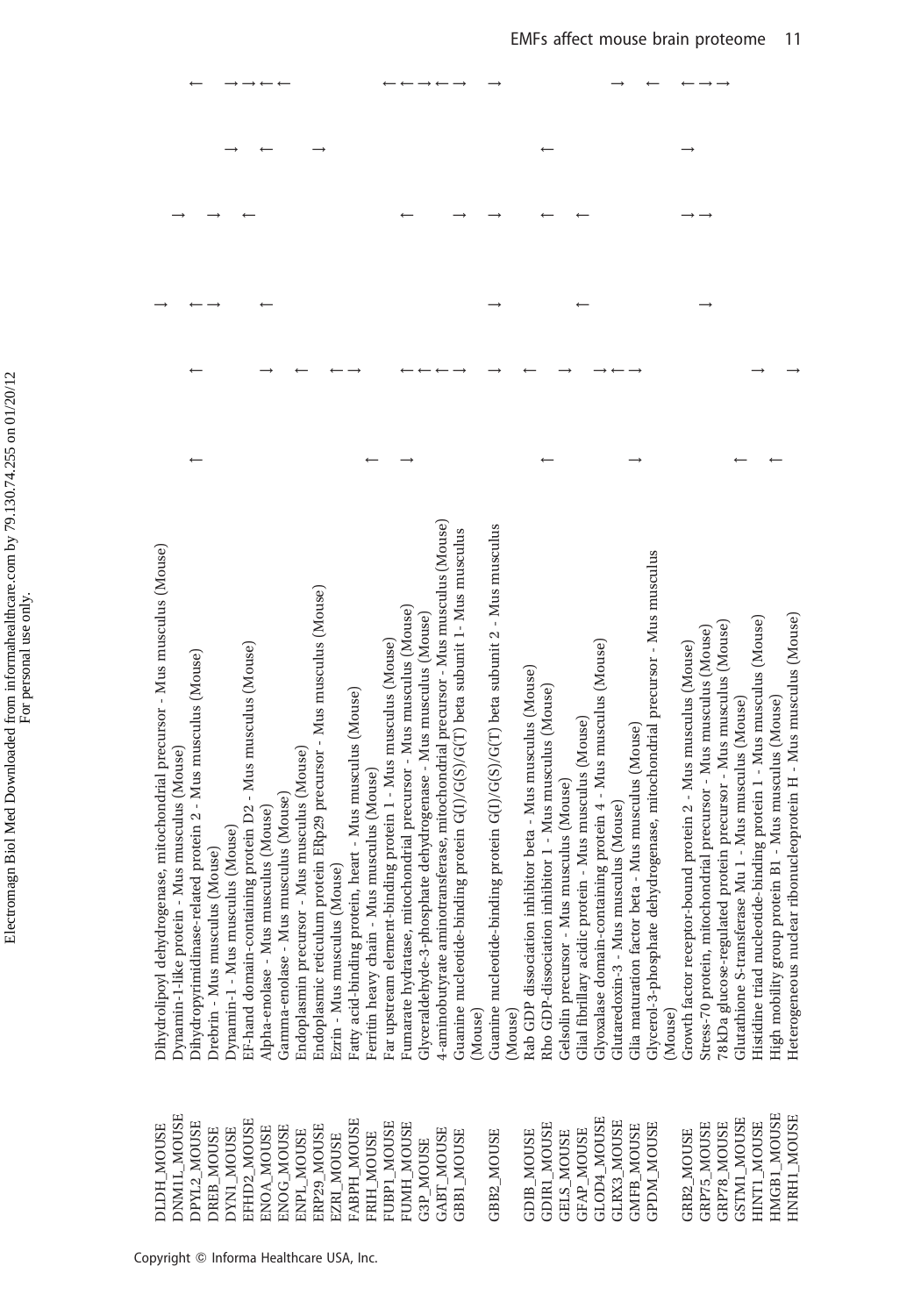|                       |                                                                                                                                                                                                         | Hippocampus |   | Frontal Lobe |   | Cerebellum |   |
|-----------------------|---------------------------------------------------------------------------------------------------------------------------------------------------------------------------------------------------------|-------------|---|--------------|---|------------|---|
| <b>Accession Name</b> | Protein Name                                                                                                                                                                                            | ≏           | ≍ | m            | ⊠ | B          | Z |
| HNRPK MOUSE           | ribonucleoprotein K - Mus musculus (Mouse)<br>Heterogeneous nuclear                                                                                                                                     |             |   |              |   |            |   |
| HS90A_MOUSE           | 90-alpha - Mus musculus (Mouse)<br>Heat shock protein HSP                                                                                                                                               |             |   |              |   |            |   |
| HS90B_MOUSE           | 90-beta - Mus musculus (Mouse)<br>Heat shock protein HSP                                                                                                                                                |             |   |              |   |            |   |
| HSP7C_MOUSE           | Heat shock cognate 71 kDa protein - Mus musculus (Mouse)                                                                                                                                                |             |   |              |   |            |   |
| IMMT_MOUSE            | Mitochondrial inner membrane protein - Mus musculus (Mouse)                                                                                                                                             |             |   |              |   |            |   |
| KAD1_MOUSE            | Adenylate kinase isoenzyme 1 - Mus musculus (Mouse)                                                                                                                                                     |             |   |              |   |            |   |
| KCRB_MOUSE            | Mus musculus (Mouse)<br>Creatine kinase B-type -                                                                                                                                                        |             |   |              |   |            |   |
| KCRU MOUSE            | Greatine kinase, ubiquitous mitochondrial precursor - Mus musculus (Mouse)                                                                                                                              |             |   |              |   |            |   |
| KCY_MOUSE             | JMP-CMP kinase - Mus musculus (Mouse)                                                                                                                                                                   |             |   |              |   |            |   |
| KPYM_MOUSE            | Pyruvate kinase isozymes M1/M2 - Mus musculus (Mouse)                                                                                                                                                   |             |   |              |   |            |   |
| LASP1_MOUSE           | LIM and SH3 domain protein 1 - Mus musculus (Mouse)                                                                                                                                                     |             |   |              |   |            |   |
| <b>JDHA_MOUSE</b>     | A chain - Mus musculus (Mouse)<br>L-lactate dehydrogenase                                                                                                                                               |             |   |              |   |            |   |
| LGUL_MOUSE            | - Mus musculus (Mouse)<br>actoylglutathione lyase                                                                                                                                                       |             |   |              |   |            |   |
| <b>LIS1_MOUSE</b>     | acetylhydrolase IB subunit alpha - Mus musculus (Mouse)<br>Platelet-activating factor                                                                                                                   |             |   |              |   |            |   |
| MDHC_MOUSE            | cytoplasmic - Mus musculus (Mouse)<br>Malate dehydrogenase,                                                                                                                                             |             |   |              |   |            |   |
| MDHM_MOUSE            | mitochondrial precursor - Mus musculus (Mouse)<br>Malate dehydrogenase,                                                                                                                                 |             |   |              |   |            |   |
| MLRB_MOUSE            | Myosin regulatory light chain 2-B, smooth muscle isoform - Mus musculus (Mouse)                                                                                                                         |             |   |              |   |            |   |
| NDKB MOUSE            |                                                                                                                                                                                                         |             |   |              |   |            |   |
| NDUAA_MOUSE           | Nucleoside diphosphate kinase B - Mus muscuus vwwwe-<br>, $\label{eq:submin} \begin{array}{l} \text{NuDH dehydrogenase (ubiquinone)} 1 \text{ alpha subcomplex subunit 1 - Mus musculus}\\ \end{array}$ |             |   |              |   |            |   |
|                       |                                                                                                                                                                                                         |             |   |              |   |            |   |
| NDUBA_MOUSE           | NADH dehydrogenase [ubiquinone] 1 beta subcomplex subunit 10 - Mus musculus (Mouse)                                                                                                                     |             |   |              |   |            |   |
| NDUS1_MOUSE           | NADH-ubiquinone oxidoreductase 75 kDa subunit, mitochondrial - Mus musculus<br>(Mouse)                                                                                                                  |             |   |              |   |            |   |
| NDUS3_MOUSE           | NADH dehydrogenase [ubiquinone] iron-sulfur protein 3, mitochondrial - Mus                                                                                                                              |             |   |              |   |            |   |
|                       | musculus (Mouse)                                                                                                                                                                                        |             |   |              |   |            |   |
| NDUS8_MOUSE           | NADH dehydrogenase [ubiquinone] iron-sulfur protein 8, mitochondrial - Mus                                                                                                                              |             |   |              |   |            |   |
|                       | musculus (Mouse)                                                                                                                                                                                        |             |   |              |   |            |   |
| NDUV1_MOUSE           | NADH dehydrogenase [ubiquinone] flavoprotein 1, mitochondrial - Mus musculus                                                                                                                            |             |   |              |   |            |   |
|                       | (Mouse)                                                                                                                                                                                                 |             |   |              |   |            |   |
| NFL_MOUSE             | Neurofilament light polypeptide - Mus musculus (Mouse)                                                                                                                                                  |             |   |              |   |            |   |
| NFM_MOUSE             | polypeptide - Mus musculus (Mouse)<br>Neurofilament medium                                                                                                                                              |             |   |              |   |            |   |
| <b>OAT_MOUSE</b>      | Ornithine aminotransferase, mitochondrial precursor - Mus musculus (Mouse)                                                                                                                              |             |   |              |   |            |   |

TABLE 2 (continued)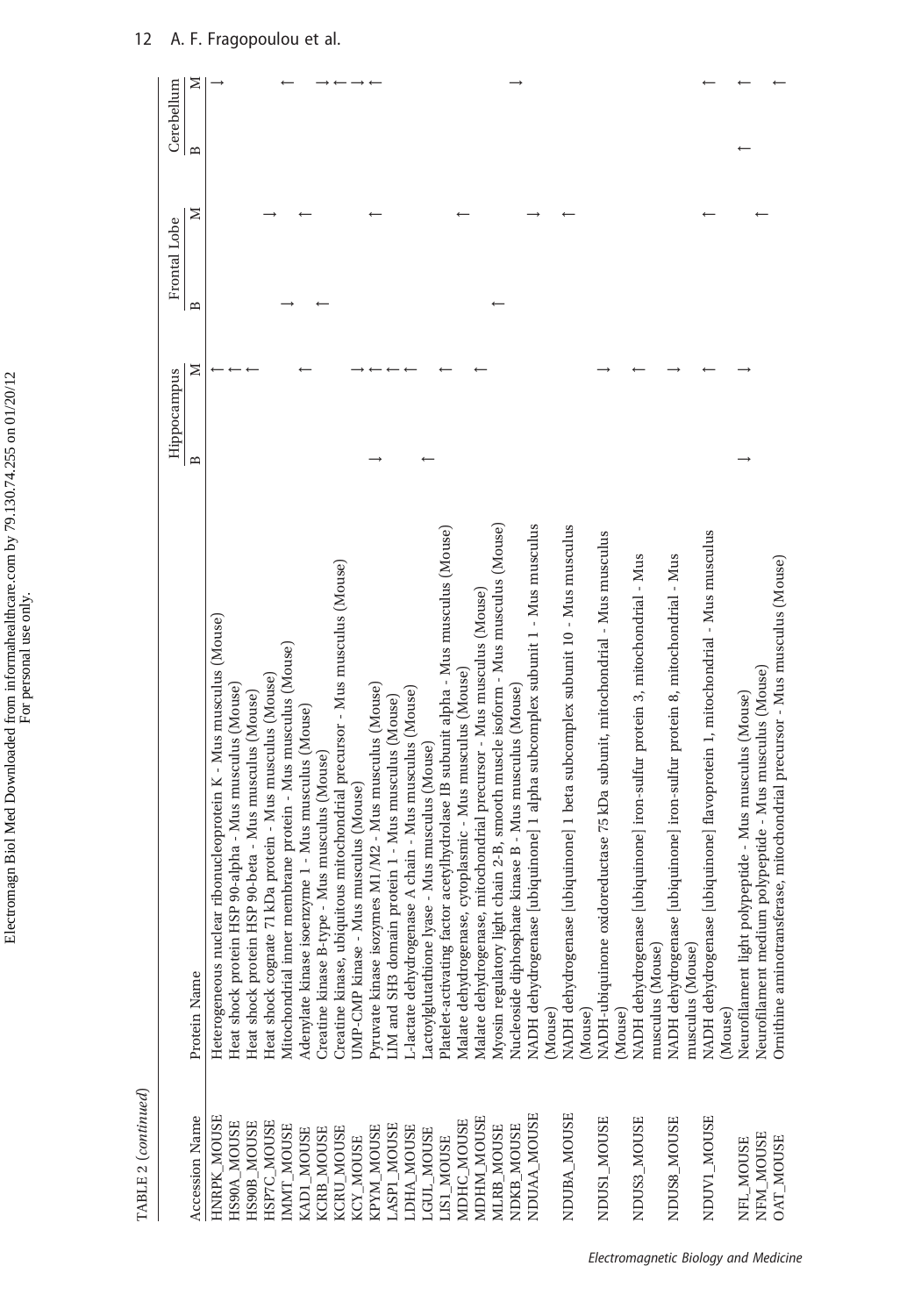| <b>CDOL_MOUSE</b>          | genase E1 component, mitochondrial precursor - Mus<br>2-oxoglutarate dehydro                                                                        |  |  |  |
|----------------------------|-----------------------------------------------------------------------------------------------------------------------------------------------------|--|--|--|
|                            | musculus (Mouse)                                                                                                                                    |  |  |  |
| ODP2_MOUSE                 | Dihydrolipoyllysine-residue acetyltransferase component of pyruvate deh ydrogenase<br>complex, mitochondrial- Mus musculus (Mouse)                  |  |  |  |
| <b>ODPB MOUSE</b>          | Pyruvate dehydrogenase E1 component subunit beta, mitochondrial - Mus musculus<br>(Mouse)                                                           |  |  |  |
| PDC6I_MOUSE                | Programmed cell death 6-interacting protein - Mus musculus (Mouse)                                                                                  |  |  |  |
| PDIA3_MOUSE<br>PEBP1_MOUSE | Phosphatidylethanolamine-binding protein 1 - Mus musculus (Mouse)<br>Protein disulfide-isomerase A3 precursor - Mus musculus (Mouse)                |  |  |  |
| PGAMI_MOUSE                | Phosphoglycerate mutase 1 - Mus musculus (Mouse)                                                                                                    |  |  |  |
| PGK1_MOUSE                 | Phosphoglycerate kinas e 1 - Mus musculus (Mouse)                                                                                                   |  |  |  |
| PIMT MOUSE                 | Protein-L-isoaspartate(D-aspartate) O-methyltransferase - Mus musculus (Mouse)                                                                      |  |  |  |
| PPCKM_MOUSE                | Phosphoenolpyruvate carboxykinase [GTP], mitochondrial - Mus musculus (Mouse)                                                                       |  |  |  |
| PRDX1_MOUSE<br>PRDX3_MOUSE | musculus (Mouse)<br>Peroxiredoxin-1 - Mus                                                                                                           |  |  |  |
|                            | Thioredoxin-dependent peroxide reductase, mitochondrial precursor - Mus musculus<br>(Mouse)                                                         |  |  |  |
| PRDX6 MOUSE                | musculus (Mouse)<br>Peroxiredoxin-6 - Mus                                                                                                           |  |  |  |
| PRS7_MOUSE                 | 26S protease regulatory subunit 7 - Mus musculus (Mouse)                                                                                            |  |  |  |
| PSA6_MOUSE                 | Proteasome subunit alpha type-6 - Mus musculus (Mouse)                                                                                              |  |  |  |
| PSB4_MOUSE                 | Proteasome subunit beta type-4 precursor - Mus musculus (Mouse)                                                                                     |  |  |  |
| PURA_MOUSE                 | Transcriptional activator protein Pur-alpha - Mus musculus (Mouse)                                                                                  |  |  |  |
| PYC_MOUSE                  | Pyruvate carboxylase, mitochondrial precursor - Mus musculus (Mouse)                                                                                |  |  |  |
| <b>QCRI_MOUSE</b>          | Cytochrome b-c1 complex subunit 1, mitochondrial precursor - Mus musculus<br>(Mouse)                                                                |  |  |  |
| QCR2_MOUSE                 | Cytochrome b-c1 complex subunit 2, mitochondrial precursor - Mus musculus                                                                           |  |  |  |
|                            | (Mouse)                                                                                                                                             |  |  |  |
| SAM50_MOUSE<br>ROA2_MOUSE  | Sorting and assembly machinery component 50 homolog - Mus musculus (Mouse)<br>Heterogeneous nuclear ribonucleoproteins A2/B1 - Mus musculus (Mouse) |  |  |  |
| <b>SCOT_MOUSE</b>          | Succinyl-CoA:3-ketoacid-coenzyme A transferase 1, mitochondrial - Mus musculus                                                                      |  |  |  |
|                            | (Mouse)                                                                                                                                             |  |  |  |
| SEP11_MOUSE                | Septin-11 - Mus musculus (Mouse)                                                                                                                    |  |  |  |
| SEPT2_MOUSE                | Septin-2 - Mus musculus (Mouse)                                                                                                                     |  |  |  |
| <b>SEPT5_MOUSE</b>         | Septin-5 - Mus musculus (Mouse)                                                                                                                     |  |  |  |
| <b>SEPT8_MOUSE</b>         | Septin-8 - Mus musculus (Mouse)                                                                                                                     |  |  |  |
| SH3G2_MOUSE                | Endophilin-A1 - Mus musculus (Mouse)                                                                                                                |  |  |  |
| <b>SNAB_MOUSE</b>          | Beta-soluble NSF attachment protein - Mus musculus (Mouse)                                                                                          |  |  |  |
| <b>SNAG_MOUSE</b>          | Gamma-soluble NSF attachment protein - Mus musculus (Mouse)                                                                                         |  |  |  |

 $\leftarrow$   $\rightarrow$ 

Copyright © Informa Healthcare USA, Inc.

 $\rightarrow$ 

 $\leftarrow \leftarrow \quad \rightarrow$ 

 $\leftarrow$   $\leftarrow$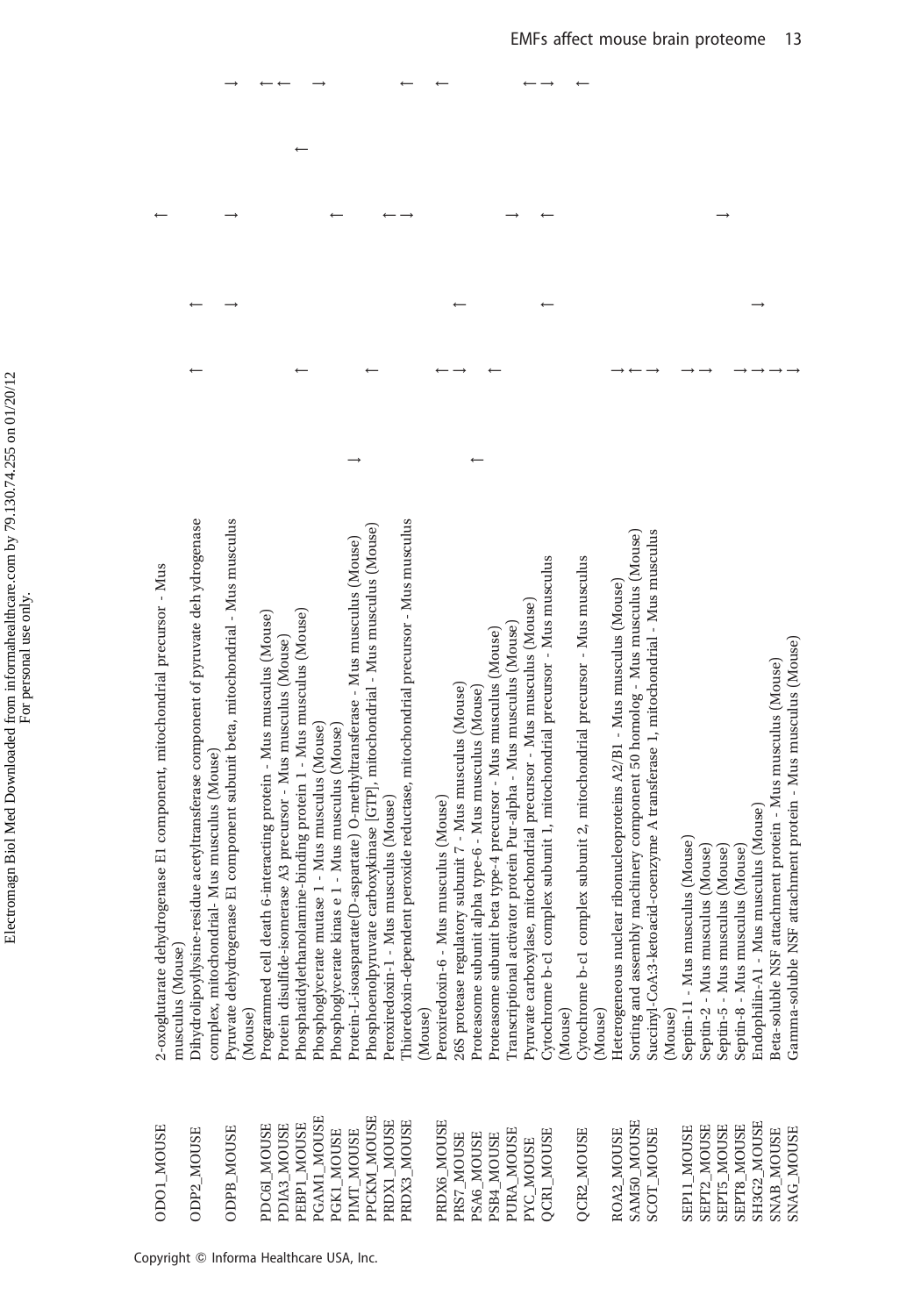| TABLE 2 (continued) |                                                                              |              |   |              |   |                   |
|---------------------|------------------------------------------------------------------------------|--------------|---|--------------|---|-------------------|
|                     |                                                                              | Hippocampus  |   | Frontal Lobe |   | Cerebellum        |
| Accession Name      | Protein Name                                                                 | $\mathbf{r}$ | ⊠ | $\mathbf{r}$ | Σ | Σ<br>$\mathbf{B}$ |
| SODM_MOUSE          | Superoxide dismutase [Mn], mitochondrial precursor - Mus musculus (Mouse)    |              |   |              |   |                   |
| <b>SRR_MOUSE</b>    | musculus (Mouse)<br>Serine racemase - Mus                                    |              |   |              |   |                   |
| <b>STXB1_MOUSE</b>  | n 1 - Mus musculus (Mouse)<br>Syntaxin-binding protein                       |              |   |              |   |                   |
| SUCB1_MOUSE         | Succinyl-CoA ligase [ADP-forming] beta-chain, mitochondrial - Mus musculus   |              |   |              |   |                   |
|                     | Mouse)                                                                       |              |   |              |   |                   |
| SYN2_MOUSE          | Synapsin-2 - Mus musculus (Mouse)                                            |              |   |              |   |                   |
| <b>SYT1_MOUSE</b>   | Synaptotagmin-1 - Mus musculus (Mouse)                                       |              |   |              |   |                   |
| <b>SYUA MOUSE</b>   | Alpha-synuclein - Mus musculus (Mouse)                                       |              |   |              |   |                   |
| TAGL3_MOUSE         | ransgelin-3 - Mus musculus (Mouse)                                           |              |   |              |   |                   |
| TCPB_MOUSE          | [-complex protein 1 subunit beta - Mus musculus (Mouse)                      |              |   |              |   |                   |
| HIL_MOUSE           | Acetyl-CoA acetyltransferase, mitochondrial precursor - Mus musculus (Mouse) |              |   |              |   |                   |
| HOP1 MOUSE          | Thimet oligopeptidase - Mus musculus (Mouse)                                 |              |   |              |   |                   |
| KT_MOUSE            | [ransketolase - Mus musculus (Mouse)                                         |              |   |              |   |                   |
| MOD2 MOUSE          | Tropomodulin-2 - Mus musculus (Mouse)                                        |              |   |              |   |                   |
| <b>TPIS MOUSE</b>   | riosephosphate isomerase - Mus musculus (Mouse)                              |              |   |              |   |                   |
| UCHLI_MOUSE         | Jbiquitin carboxyl-terminal hydrolase isozyme L1 - Mus musculus (Mouse)      |              |   |              |   |                   |
| VATA_MOUSE          | Vacuolar ATP synthase catalytic subunit A - Mus musculus (Mouse)             |              |   |              |   |                   |
| VATB2_MOUSE         | Vacuolar ATP synthase subunit B, brain isoform - Mus musculus (Mouse)        |              |   |              |   |                   |
| VATF_MOUSE          | subunit F - Mus musculus (Mouse)<br>Jacuolar proton pump s                   |              |   |              |   |                   |
| <b>VDAC1 MOUSE</b>  | Voltage-dependent anion-selective channel protein 1 - Mus musculus (Mouse)   |              |   |              |   |                   |
| VINC_MOUSE          | Vinculin - Mus musculus (Mouse)                                              |              |   |              |   |                   |
|                     |                                                                              |              |   |              |   |                   |

Electromagn Biol Med Downloaded from informahealthcare.com by 79.130.74.255 on 01/20/12 Electromagn Biol Med Downloaded from informahealthcare.com by 79.130.74.255 on 01/20/12 For personal use only.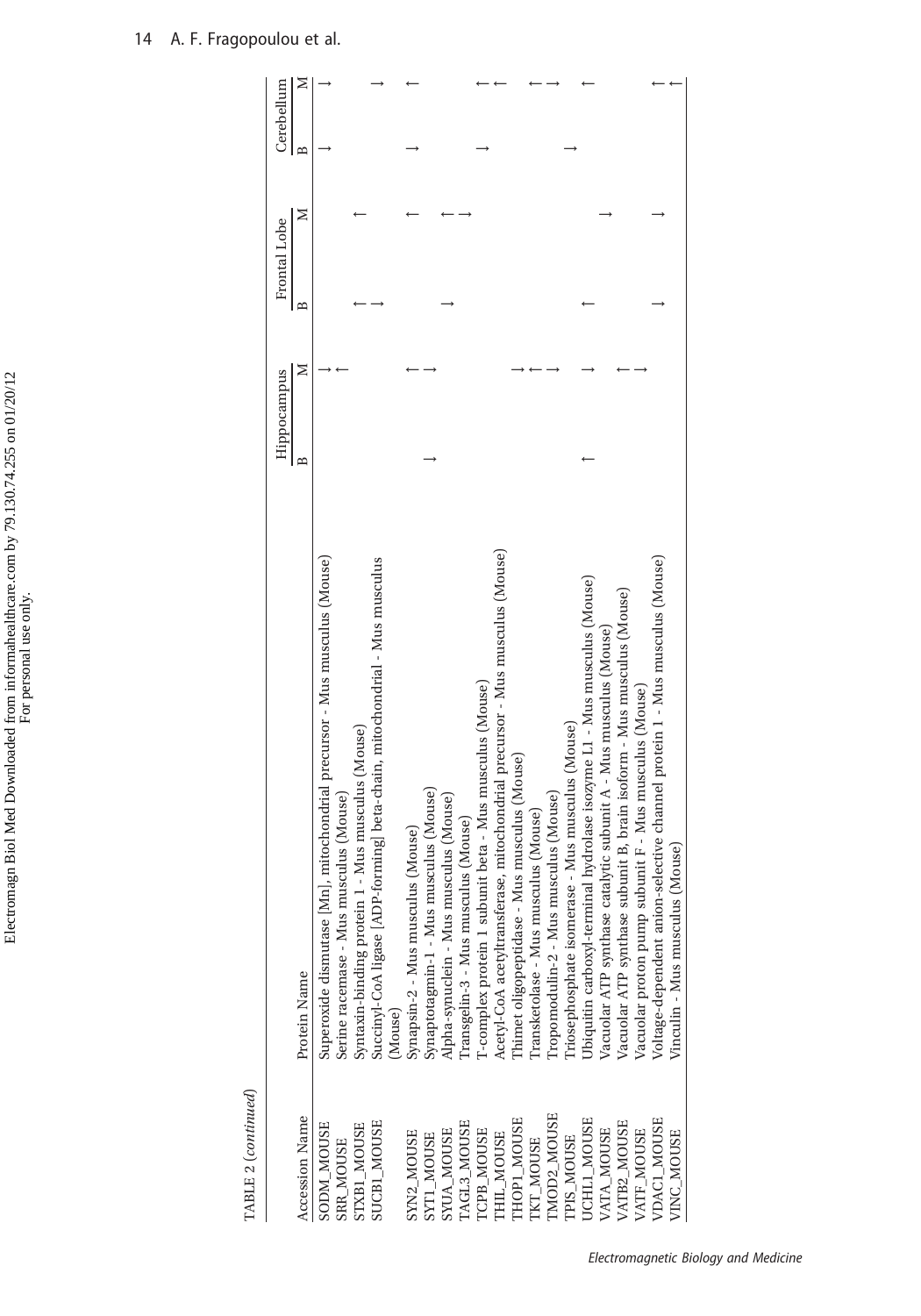The exposure conditions as explicitly described in "Materials and Methods" had an impact in the differential protein expression of a large number of brain proteins as follows.

- . Hippocampus. 11 proteins were upregulated, whereas another 11 were downregulated after the animal exposure to a wireless DECT base, compared to the sham-exposed animals. In addition, 37 proteins were found upregulated and 33 downregulated after the exposure of the animals to a mobile phone compared to the sham-exposed (Table 1).
- . Frontal lobe. 12 proteins were upregulated and 11 proteins were downregulated after exposure of the animals to a wireless base. The mobile phone exposure caused 19 proteins to become upregulated and 18 proteins downregulated (Table 1).
- . Cerebellum. 8 proteins were upregulated and 10 proteins were downregulated after exposure of the animals to a wireless base, whereas 36 proteins were upregulated, and 18 proteins were downregulated in the mobile phone exposed animal group (Table 1).



FIGURE 2 Total Pathway network for differentially expressed proteins in the three brain regions (hippocampus, cerebellum, frontal lobe) after mice exposure to EMFs taking into account Table 2 data. The diagram was constructed with the use of the Ingenuity Pathway Analysis software as described in the "Materials and Methods" section. The more references existing in literature about the functional relationship of the shown proteins, the more intense the interconnecting blue lines appear. Major protein categories altered after EMF exposure are HSPs and proteins of the brain metabolism.

Copyright © Informa Healthcare USA, Inc.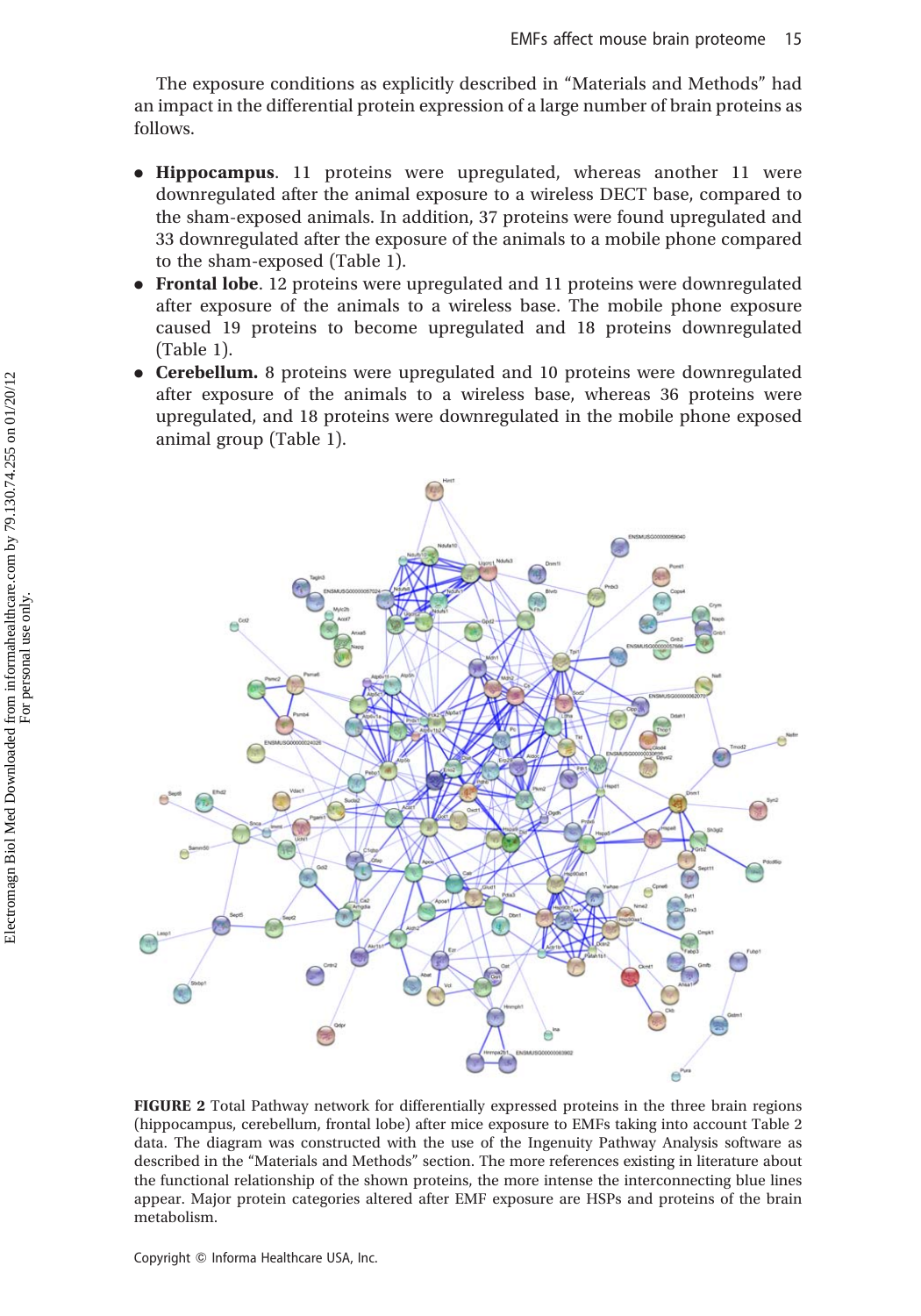. Summarizing, it seems that the mobile phone has a higher impact to all three brain regions isolated and studied, compared to the wireless DECT base, in the specific frequencies and intensities used. Furthermore, it is interesting that approximately, the same number of proteins becomes upregulated or downregulated for a given brain region except the cerebellum where the vast majority of affected proteins (36) have been upregulated.

Fig. 1 is a representative image of a 2-DE gel 3–10 pI of hippocampus sample showing proteins that were downregulated after exposure of mice to wireless DECT base (white arrows) and mobile phone (black arrows) compared to sham-exposed. Differentially expressed proteins are shown annotated by their SwissProt symbols and arrows. Corresponding images of the rest analyzed samples are given as Suppl. Figures 1, 2, and 3.

Table 2 shows in detail the differentially expressed proteins between the studied samples and different exposure protocols (whole body exposure of mice to a wireless DECT base  $8 h/day \times 8$  months or whole body exposure of mice to a mobile phone  $3 h/day \times 8$  months). The status of each differentially expressed protein is indicated by arrows as the mean expression level from the samples reproducibly analyzed.

The pathways which engaged all differentially expressed proteins in exposed and sham-exposed mouse brain regions were studied using the IPA software. The IPA analysis revealed four statistically significant networks between the exposed and sham-exposed regions (Fig. 2). A thorough look in the obtained results indicates that a group of plasticity-related neural proteins have been affected in the different brain regions, which were identified and their detailed expression levels have been calculated by the appropriate software as described in the "Materials and Methods" section (Table 3 and Suppl. Figure 4). Protein spots significantly upregulated in brain regions obtained from mice that have been exposed either to wireless DECT base or to a mobile phone were identified as contactin-2 precursor, glial fibrillary acidic protein, neurofilament medium, and syntaxin. From the proteins that were downregulated after irradiation, it is worth mentioning GMF (glia maturation factor beta), which was found by proteomics to be downregulated 300 fold (0,003 fold decrease) in the hippocampus after wireless base exposure and just 8 fold downregulated (0,125 fold decrease) in mobile phone exposed animals (Table 3).

Western Blot analysis using the appropriate antibodies in both exposed and sham-exposed regions of single animals was applied to confirm the differential expression of two upregulated proteins (apoE and GFAP) and one downregulated (GMF). Optical density measurements of the bands revealed that there was a 1.42 and 2.48 fold increase in the amount of GFAP after mobile phone radiation in frontal lobe for each one of the two randomly chosen animals tested compared to the mean value of the protein for two sham-exposed animals (randomly chosen). Similarly, a 3.53 and 3.04 fold increase in the amount of apoE in cerebellum after wireless DECT base radiation was found and a 0.29 and 0.36 fold decrease in the amount of GMF after wireless DECT base exposure was detected for each animal, respectively, as compared to sham-exposed animals (Fig. 3a, b, and c).

## **DISCUSSION**

This is the first report not only on mouse brain proteome effects induced by EMF, but also on three major regions, namely the hippocampus, cerebellum, and frontal lobe. Therefore, there is no reference baseline to compare the actual results. The closest reports but at the gene level from Slalford's-Belyaev's groups have analyzed expression changes firstly in cerebellum (GSM 900 MHz, Belyaev et al., 2006) and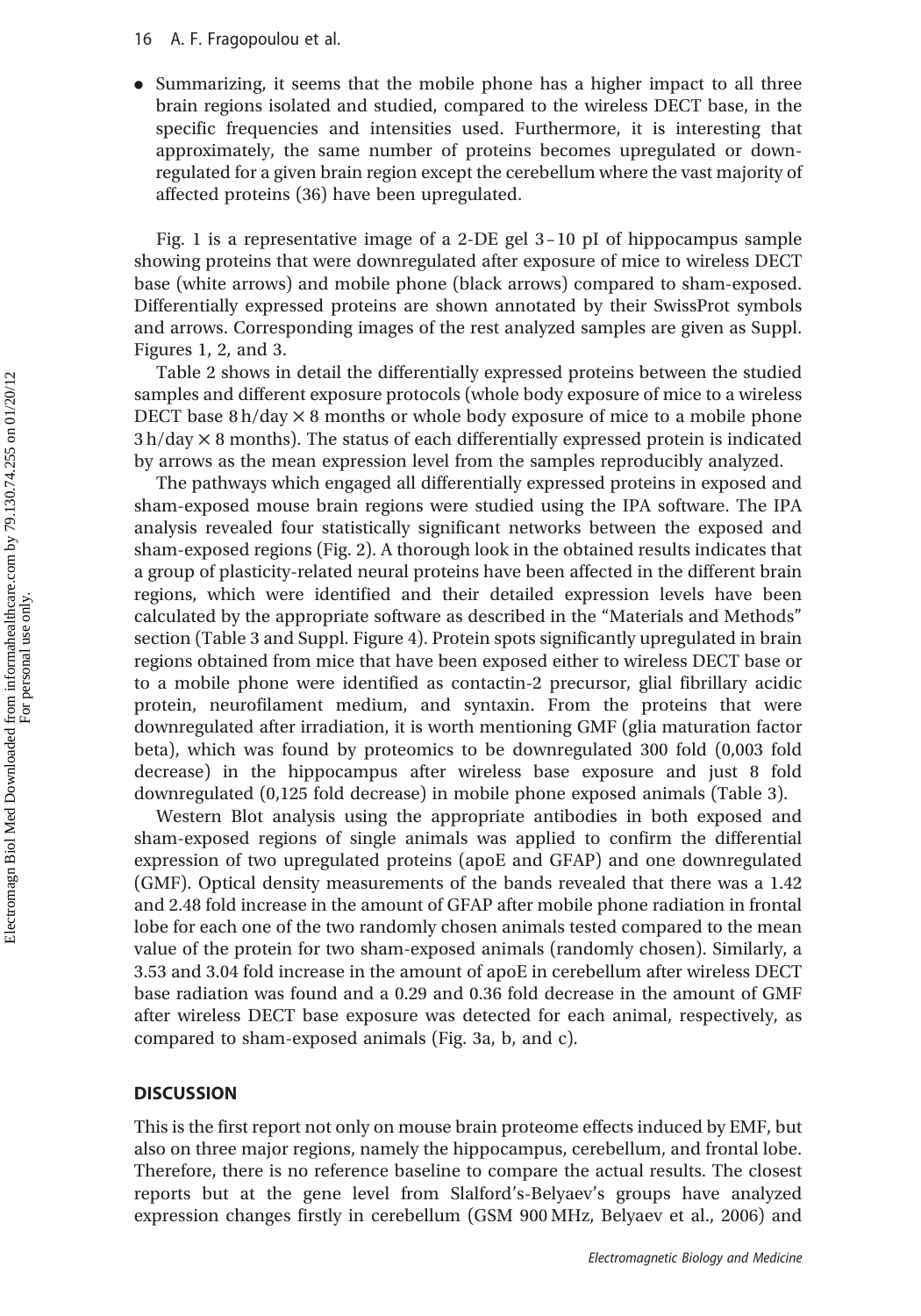| http://2012074.055.org/100/10<br>:<br>ì<br>$\sim$<br>i<br>ļ | Hor perconal use only<br>ı |
|-------------------------------------------------------------|----------------------------|
|                                                             |                            |
| İ                                                           |                            |

TABLE 3 Quantitative differential proteomics has revealed the degree of under/over-expression of selected proteins. TABLE 3 Quantitative differential proteomics has revealed the degree of under/over-expression of selected proteins.  $\pm$  values indicate standard deviations (SD). B: wireless  $\pm$  values indicate standard deviations (SD). B: wireless DECT base exposed animals, M: mobile phone exposed animals. Parentheses indicate probability. According to FDR correction, a-level 0.003571429 and corresponds to  $p < 0.05$ . Under this level, the under- or over-expression is considered statistically significant.

| $\mathbf{p} \leq 0.0$ 5. Under this level, the under- $\alpha$ pression is considered statistically significant. |                                                                                              | Hippocampus                      |                                  | Frontal lobe                      |                                   | Cerebellum                      |
|------------------------------------------------------------------------------------------------------------------|----------------------------------------------------------------------------------------------|----------------------------------|----------------------------------|-----------------------------------|-----------------------------------|---------------------------------|
| Protein                                                                                                          | m<br>$\mathsf{l}$                                                                            | ≿                                | $\mathbf{r}$                     | Σ                                 | $\mathbf{B}$                      | ≿                               |
| ApoE                                                                                                             |                                                                                              | (0.0002004)<br>$2.82 \pm 0.24$   |                                  |                                   | $1.67 \pm 0.14$<br>(0.00248)      | $1.7 \pm 0.13$<br>(0.002801)    |
| Contactin-2 precursor                                                                                            |                                                                                              |                                  |                                  |                                   |                                   | $1.72 \pm 0.12$<br>$(6,93E-07)$ |
| Dynactin subunit 2                                                                                               | $0.75 \pm 0.06$<br>(0,0003472)                                                               |                                  |                                  |                                   |                                   |                                 |
| Drebrin                                                                                                          |                                                                                              |                                  | $(6.30E-005)$<br>$0.56 \pm 0.03$ | $1.25 \pm 0.098$<br>$(2.85E-005)$ |                                   |                                 |
| Dynamin-1                                                                                                        |                                                                                              |                                  |                                  |                                   | $0.18 \pm 0.07$                   | $3.46 \pm 0.36$                 |
|                                                                                                                  |                                                                                              |                                  |                                  |                                   | $(2,75E-07)$                      | $(3.99E-011)$                   |
| Glial fibrillary acidic protein                                                                                  |                                                                                              |                                  | $11.6 \pm 0.54$                  | $114.2 \pm 3.82$                  | $1.56 \pm 0.26$                   | $1.68 \pm 0.19$                 |
|                                                                                                                  |                                                                                              |                                  | $(4.24E-007)$                    | $(3.77E-007)$                     | (0,0016803)                       | (0,00198)                       |
| Glia maturation factor beta                                                                                      | 0.003                                                                                        | $(2.02E-006)$<br>$0.13 \pm 0.05$ |                                  |                                   |                                   |                                 |
| Neurofilament light polypeptide                                                                                  | $\begin{array}{c} (1.57\text{E}{-}005) \\ 0.65 \pm 0.87 \\ (3.96\text{E}{-}006) \end{array}$ | $0.61 \pm 0.096$                 |                                  | $1.37 \pm 0.18$                   |                                   | $2.62 \pm 0.027$                |
|                                                                                                                  |                                                                                              | $(6,87E-005)$                    |                                  | $(4.62E-006)$                     |                                   | $(4.10E - 007)$                 |
| Neurofilament medium polypeptide                                                                                 |                                                                                              |                                  |                                  | $.87 \pm 0.12$                    |                                   |                                 |
|                                                                                                                  |                                                                                              |                                  |                                  | $(2.03E-005)$                     |                                   |                                 |
| Syntaxin                                                                                                         |                                                                                              |                                  | $2.13 \pm 0.43$                  | $1.1 \pm 0.96$                    |                                   |                                 |
|                                                                                                                  |                                                                                              |                                  | (0,00180)                        | $(1.40E-006)$                     |                                   |                                 |
| Synapsin-2                                                                                                       |                                                                                              | $(4.89E-006)$<br>$3.6 \pm 0.56$  |                                  | $3.7 \pm 0.62$<br>(0.00266)       | $0.21 \pm 0.007$<br>$(2,44E-007)$ | (0.000169)<br>$1.4 \pm 0.08$    |
| Synaptotagmin-1                                                                                                  | $0.12 \pm 0.004$                                                                             | $0.16 \pm 0.03$                  |                                  |                                   |                                   |                                 |
|                                                                                                                  | $(3.82E-011)$                                                                                | $(1.01E-05)$                     |                                  |                                   |                                   |                                 |
| Alpha-synuclein                                                                                                  |                                                                                              |                                  | $0.42 \pm 0.06$                  | $1.2 \pm 0.08$                    |                                   |                                 |
|                                                                                                                  |                                                                                              |                                  | $(1.28E-006)$                    | $(1.68E-006)$                     |                                   |                                 |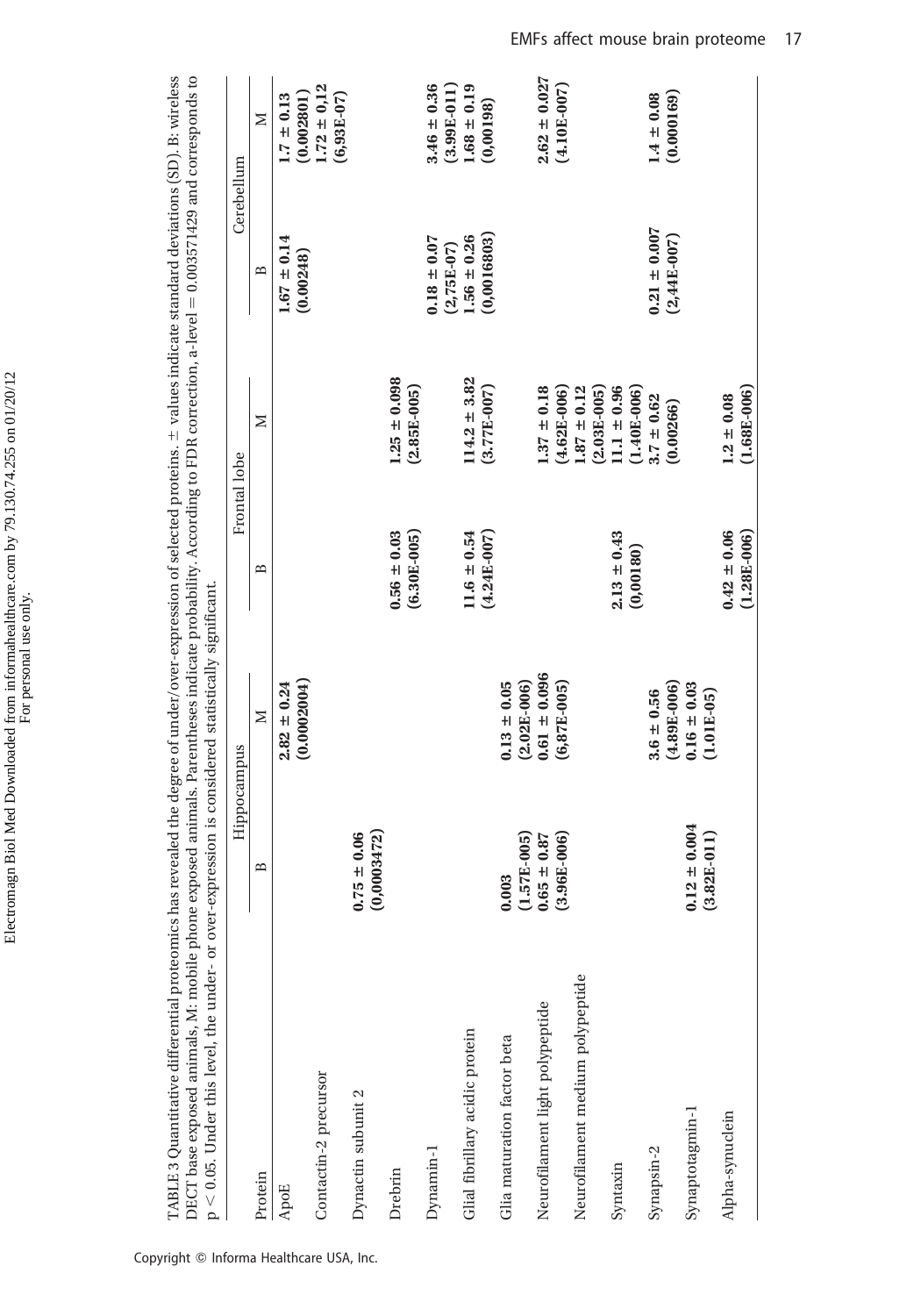

FIGURE 3 Western blot-detected expression of ApoE, GFAP, and GMF proteins in sham-exposed (S), mobile phone exposed (M), and DECT base exposed animals (B). Representative samples are shown. (a) Equal protein amounts of homogenized brain tissues were separated by gel electrophoresis and immunoblotted with antibodies against apoE, GFAP, and GMF. Representative bands from all the membranes and samples are shown. ApoE and GFAP are overexpressed after radiation whereas GMF is greatly downregulated. (b) Detailed GFAP detection in frontal lobe is presented for two single animals. Unspecific band was used as an internal loading control. A clear overexpression is shown following exposure of the animals to mobile phone radiation. (c) Quantification of protein content for GMF, ApoE, and GFAP in different brain tissues using scanning densitometry. Each bar represents amount of protein for a single animal. Two animals are shown for each group.

secondly in hippocampus and cortex (GSM 1800 MHz, Nittby et al., 2008) in rats. They found significant alterations after a single 2-h and 6-h exposure, respectively.

In this work, we investigated separately the effects of chronic (8 months) daily whole body exposure of mice Balb/c to electromagnetic radiation from: (a) a typicalmedium SAR level mobile phone (MP) GSM 900 MHz (3 h per day) and (b) the base of a wireless DECT (8 h per day), on the proteome of brain tissues. We showed that a large number of proteins become overexpressed or downregulated in three selected brain regions, namely, the frontal lobe, hippocampus, and cerebellum. Most of these changes occur in the hippocampus, whereas, the majority of the changes have been induced by MP, as shown in Table 1. This first observation could be explained by the fact that there are more concentrated functions in the hippocampus compared to the other two regions and that the hippocampal region may be more active metabolically. There is also a possibility for existence of SAR hot spots in the hippocampus formation relative to the other brain regions (Lai, 1994; Belyaev, 2010). The second fact ( $MP \gg B$ ) may be explained by the higher SAR value of the MP radiation, albeit the exposure duration was less (3 h vs. 8 h). As shown in Table 2, the overexpression/downregulation profile of the 143 proteins in the three brain regions may be helpful in understanding the behavioral and physiological effects reported for electromagnetic radiation on brain function including blood brain barrier disruption, memory malfunction, oxidative stress, etc.

In an attempt to group the 143 changed proteins we could conclude that:

. 11 of them have changed in all 3 brain regions, more distinctly, synapsin-2 and NADH dehydrogenase. Some of them are indicative of oxidative stress in the nervous system (Martin-Romero et al., 2002). Recently, a detailed molecular mechanism involving NADH oxidase, by which mobile phone radiation exerts its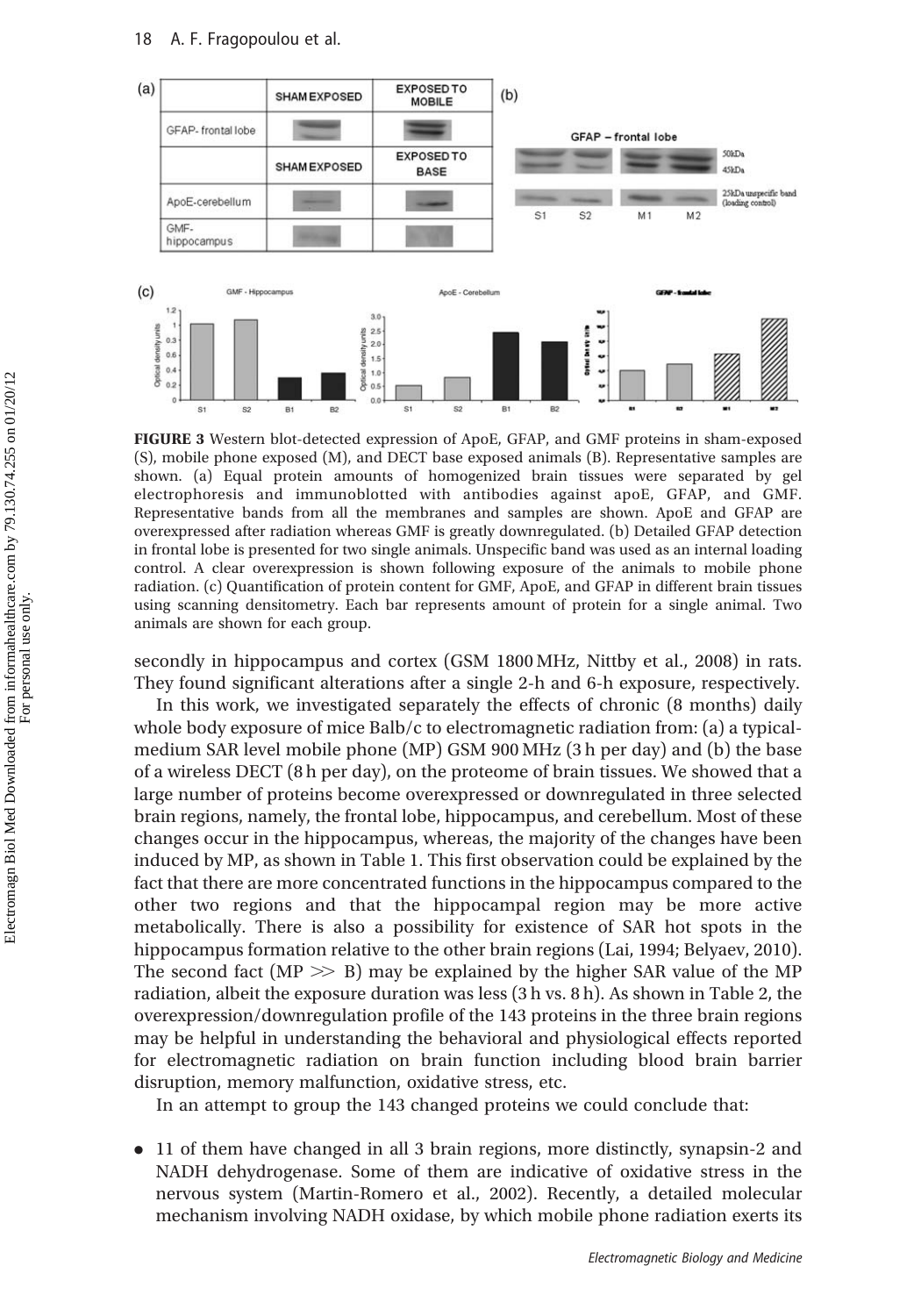effects, has been proposed (Friedman et al., 2007). By using Rat1 and HeLa cells, it was shown that EMF exposure resulted in rapid activation of ERK/MAPKs (mitogen-activated protein kinase) mediated in the plasma membrane by NADH oxidase, which rapidly generates ROS.

- . 50 of them are hippocampus-specific including, hsp90, septin 8, anexin, ezrin, dynactin (all synapses related proteins), GMFbeta, proteasome subunits alpha and beta involved in apoptosis (Singh and Khar, 2006).
- . 25 proteins were specifically changed only in cerebellum, including beta centractin (Weng et al., 2008), mitochondrial hsp60, contactin 2, dynamin, programmed cell death interacting protein, and vinculin.
- . 22 proteins are frontal lobe-specific, including drebrin (involved in neuronal plasticity; drebrin A regulates dendritic spine plasticity and synaptic function in mature cultured hippocampal neurons), Neurofilament Medium, and a number of metabolic proteins.
- . Lastly, some proteins have been affected by radiation simultaneously in two brain regions namely hippocampus-cerebellum, hippocampus-frontal lobe and frontal lobe-cerebellum (16, 7 and 10 proteins, respectively). These include ApoE (hippocampus-cerebellum, related to memory function), NFL (also hippocampuscerebellum, related to neuronal integrity), and a number of mitochondrial and metabolic proteins (Aspartate aminotransferase, Glutamate dehydrogenase and others) that could be related to the recent observation on human brain after exposure to 50 min cell phone exposure in which the non thermal effects were associated with increased brain glucose metabolism in the region closest to the MP antenna (Volkow et al., 2011; Lai and Hardell, 2011).

On the lack of any similar work available in the literature it may be useful to provide an overall discussion of the possible scenarios related to the non targeted action of electromagnetic radiation upon the mouse brain proteome; the observed changes in protein expression in a number of mouse neuronal tissue-related proteins following long-term exposure to EMFs reflect the interaction of the microwaves (directly or indirectly) with brain tissue constituents. Considering some of the affected proteins we note the following.

- (1) The impressive protein downregulation of the nerve growth factor glial maturation factor beta (GMF) (300 fold in DECT base and 8 fold in mobile phone), which is considered as an intracellular signal transduction regulator in astrocytes (Zaheer et al., 2007), may have an effect in the maintenance of the nervous system. As mentioned by the same authors, since "overexpression of GMF leads to interactions between neural cells, astrocytes, microglia and oligodentrocytes", we speculate that severe downregulation induced by DECT and MP radiation may inhibit the normal function of these cells. In addition, since this protein causes differentiation of brain cells, stimulation of neural regeneration, and inhibition of proliferation of tumor cells, its decrease could perhaps lead in the long run to a tumor induction. Immunoblotting, in GMF, confirmed in general the proteomics data.
- (2) GFAP overexpression by 15 fold in both types of radiation is in line with other single protein expression reports following MP exposure of animals (see below) and is indicative of glial intermediate filament overproduction. This may in turn cause neurotransmitter uptake dysfunction and induction of gliosis (Ammari et al., 2008), which is a key step towards the epidemiologically suggested brain tumor increase on long use of mobile phones (Hardell and Carlberg, 2009; Khurana et al., 2009). The glial cells support neurons, release growth factors, and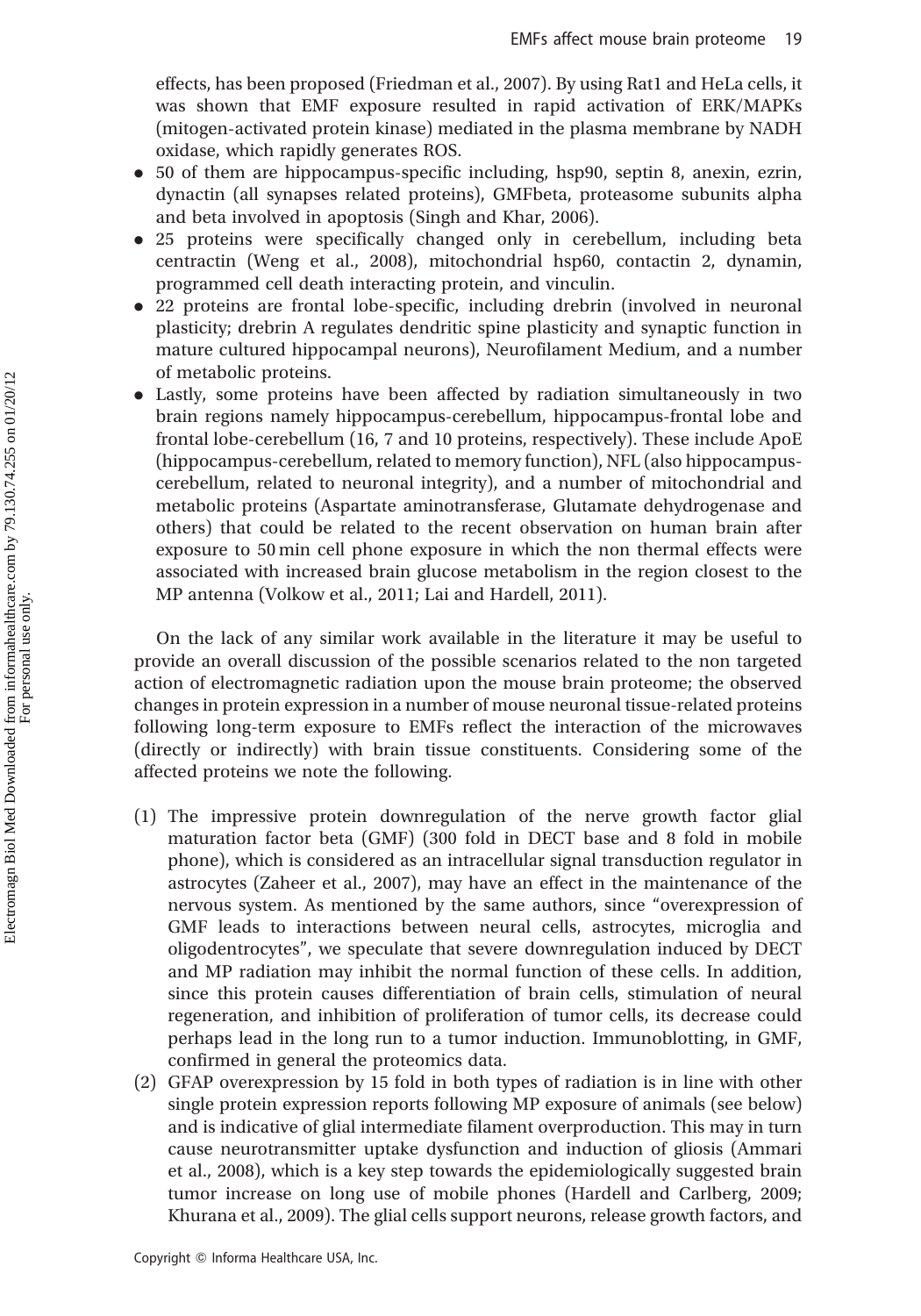remove debris after injury or neuronal death. Astrocytes help form the blood brain barrier that prevents toxic substances circulating in the blood from entering the brain. It was proposed many years ago that overexpression of GFAP is the response of astrocytes to oxidative stress (Morgan et al., 1997), which is being reported to take place in brain tissues after exposure of guinea pigs to mobile phone radiation (Meral et al., 2007). Since GFAP is a sensitive biomarker for neurotoxicity, our findings may indicate neuronal tissue injury caused by electromagnetic radiation or a probable injury of the blood brain barrier, reported to be an effect of exposure (Nittby et al., 2009; Sirav and Seyhan, 2009). Immunoblotting with anti-GFAP confirmed in general the proteomics data.

- (3) ApoE is a class of apolipoprotein found in the chylomicron and LDLs that bind to a specific receptor on liver cells and peripheral cells. It has been studied for its role in several biological processes not directly related to lipoprotein transport, including Alzheimer's disease (AD), immunoregulation, and cognition. So, the overexpression in the cerebellum and hippocampus after mobile exposure might be related to the memory deficits reported by our group (Fragopoulou et al., 2010b; Fragopoulou and Margaritis, 2010; Ntzouni et al., 2011). This is in agreement with the observation that ApoE4 knock-in mice exhibit an agedependent decrease in hilar GABAergic interneurons correlated with the extent of learning and memory deficits as found by the Morris water maze task (Andrews-Zwilling et al., 2010).
- (4) Synapsin-2 and syntaxin-1 overexpression by both radiation types (MP and DECT) in hippocampus may indicate a compensatory neuronal response to radiation by making more synapses.
- (5) Synaptotagmin levels in the hippocampus are in line with the above-mentioned GMF dramatic downregulation. This protein species is known to function as a calcium sensor in the regulation of neurotransmitter release and hormone secretion.

The significance of the present results may be noticeable in relation to the epidemiological, clinical, and other experimental data reported so far concerning behavioral deficits and brain structural/functional alterations induced by EMF in rodents. Although at the epidemiological level Schüz et al. (2006) found as an outcome of the Interphone study no overall increased risk of glioma or meningioma observed among cellular phone users, however, for long-term cellular phone users, the same authors suggested that the results need to be reconsidered before firm conclusions can be drawn. In fact, recent data by Hardell's group have provided solid evidence for a long term effect on brain tumors (Hardell and Carlberg, 2009; Khurana et al., 2009) which might be supported by the protein expression changes found in our results. Along the same lines, reports dealing with EMF-induced brain networking dysfunction can be explained. For instance, in a clinical study with 41 volunteers participating, it was reported that 890 MHz mobile phone-like signal alters the integrity of the human blood–brain and blood–cerebrospinal fluid barriers (Söderqvist et al., 2009). There is also a relationship of MP radiation with behavioral problems in prenatally exposed children (Divan et al., 2008).

Our data using the cordless DECT base as a source of EMF may appear surprising due to the low SAR level, as deduced by measuring the field within the animal cage, approximately 20 mW/Kg, but one explanation could be the intensity windows effect (Blackman, 2009; Belyaev, 2010). Interestingly, Salford's work with rats, applying similar low SAR value  $(0.6 \text{ and } 60 \text{ mW/Kg})$ , but using mobile phone radiation for just 2 h per week for 55 week, demonstrated significantly altered performance during an episodic-like memory test (Nittby et al., 2008).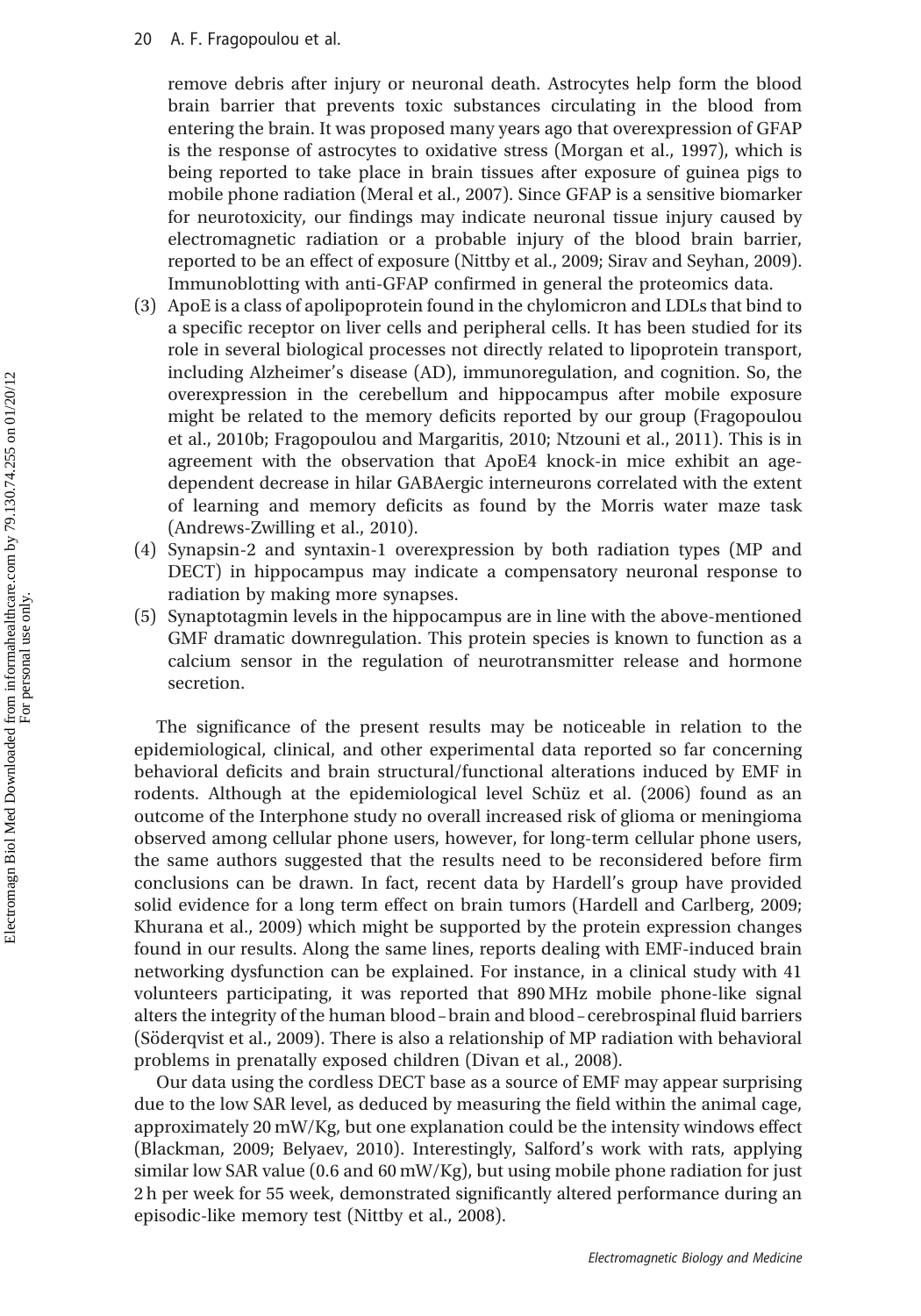It is well established that, in general, the primary action of EMF on living tissue involves an increase of reactive oxygen species (ROS) as demonstrated in exposed sperm (Agarwal et al., 2009; De Iuliis et al., 2009) and under continuous stress conditions in Drosophila flies (Irmak et al., 2002). The ROS accumulation and induced oxidative stress may lead to a signal transduction pathway (ERKs kinases) (Friedman et al., 2007; Lee et al., 2008), whereas at the same time ion channels are disturbed (Friedman et al., 2007; Minelli et al., 2007), Heat Shock Proteins are activated (Friedman et al., 2007; Blank and Goodman, 2009) and conformational change of enzymes (Barteri et al., 2005) is taking place. Thus, on the basis of the literature data and our findings an EMF-impact mechanism can roughly be proposed involving ROS formation followed by stress activation, which may lead to the overexpression of HSPs (Fig. 4). Through this event several indirect changes may occur that alter the physiology of the brain cells, including DNA damage (Lai and Singh, 1996), translation-transcription interference through protein conformation changes (Challis, 2005), a possible cellular metabolism dysfunction, membrane dyspermeability (McNamee and Chauhan, 2009), and memory deficits (Fragopoulou and Margaritis, 2010). It is clear that the effects of EMFs are very difficult to predict in the cells, and that SAR values do not provide any information about the molecular mechanisms likely to take place during exposure.

Unlike drugs, EMFs are absorbed in a variety of different, diverse, and nonlinear ways depending on the "microenvironment" receiving the radiation, the orientation of the molecular targets and their shape, the metabolic state at the moment of exposure, the energy absorbance at the microscale of the cell, and the modulation of the waves. On this basis it is rather difficult to replicate experiments under different conditions and cell



FIGURE 4 Schematic drawing depicting a suggested mechanism of EMF interaction with living matter. It is considered, on the basis of the available data and the present work, that the end result of protein expression changes may have derived through a cascade of events starting from ROS increase and ion channel disturbance, followed by oxidative stress and signal transduction changers. Key role in the events may be played by the heat shock proteins activation.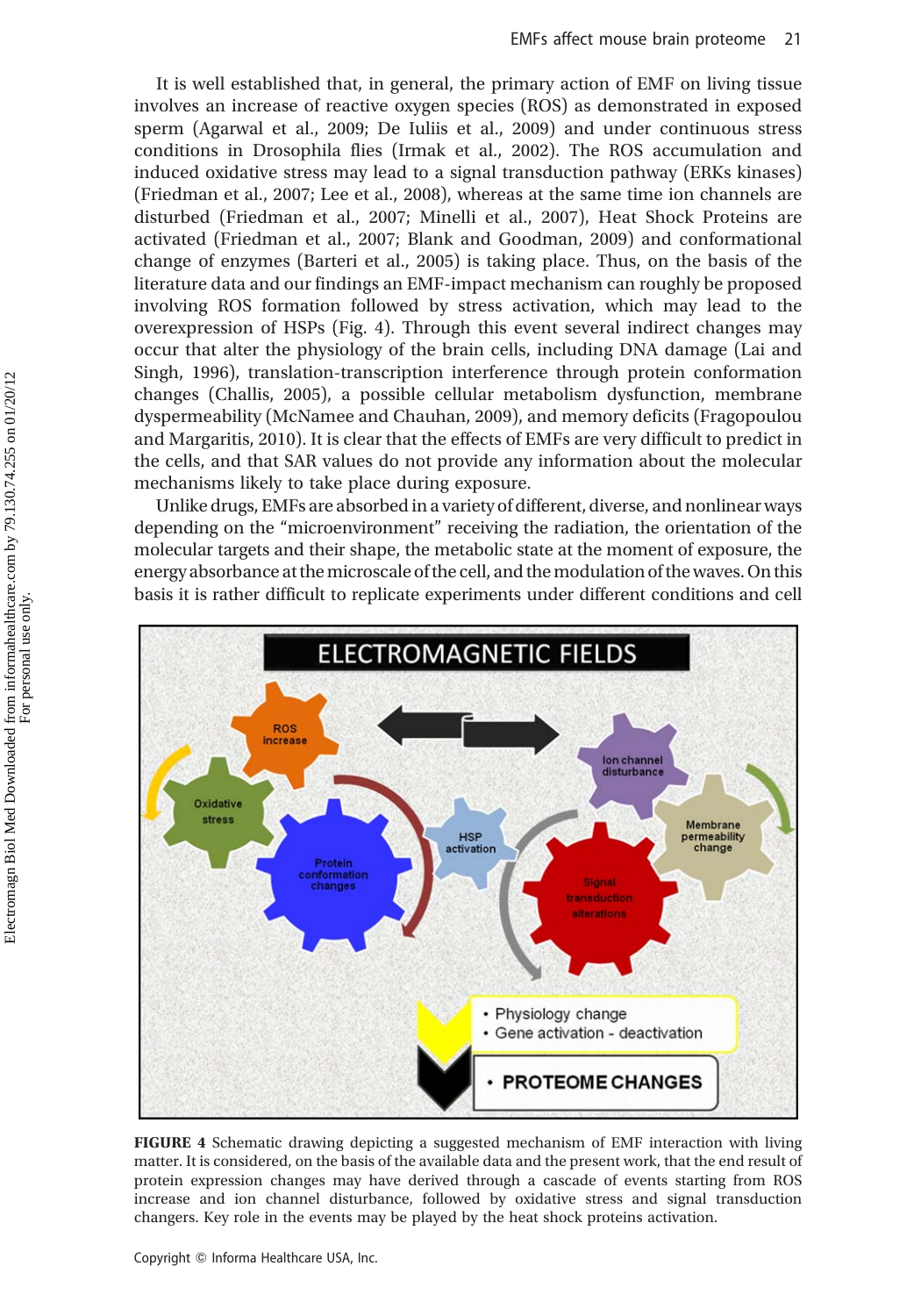systems, which may explain the discrepancy of the results among research groups. Especially in the case of proteomics analysis used to approach the effects of EMFs in this article, it is even more difficult, since 2D electrophoresis is inherently variable from one run to the next, especially when being performed in different labs. However, the 2-DE approach is still largely refractory to high-throughput methods due to a number of reasons and can be judiciously coupled to several types of biological experiments to provide meaningful data. Indeed, efforts to improve reproducibility have largely centered on robotics, improved visualization methods as better spotdetection algorithms (Ong and Pandey, 2001; Rogers and Graham, 2007) and as clearly stated by Ong and Pandey (2001), 2-DE-based approaches can still be effectively used when applied with a clear under-standing of its strengths and limitations.

# **CONCLUSIONS**

Our differential proteomic analysis results suggest that conventional MP and DECT base EMFs affect the proteome of hippocampus, cerebellum, and frontal lobe following whole body exposure of Balb/c mice. Since this is the first report showing mouse brain proteome changes induced by EMFs, there is no reference baseline to compare the actual results. However, it is more likely that the observed proteome changes reflect EMF impact and not variability between individual mice, since it has been found just recently that genetic background in both out-bred mouse stocks and inbred mouse strains has a negligible effect on the brain proteome profile (Földi et al., 2011). Based on the currently available literature it is assumed that EMF may function as a stress factor creating ROS and inducing oxidative stress, whereas at the same time ion channels are disturbed and Heat Shock Proteins are activated. This, in turn, may affect gene over/under-expression, possibly through transcription factor activation/deactivation (Kar et al., 2011) in a random manner, since EMF impact is non targeted although stress-related events within the cell are most likely affected. As an end result, functions related to stress response may be triggered. The altered protein expression in this report may reflect such a cascade of events, in which some proteins are related to neural plasticity whereas others belong to the general metabolic processes. The reported herein effects can be considered non thermal since the actual SAR values calculated are well below ICNIRP's (1998) guidelines. In any case, it is seriously considered by pioneers in the topic of EMFs that the relatively low field strengths capable to affect biochemical reactions is a further indication that cells are in a position to sense potential danger long before there is an increase in temperature (Blank and Goodman, 2009).

Further work is underway to reveal the onset of the proteome changes after short term exposure conditions (data under analysis). Also, it is necessary to use multidisciplinary and multilevel approaches in order to delineate the mechanisms of EMF interaction with living organisms.

# ACKNOWLEDGEMENTS

The authors thank Professors Ramon Lim and Asgar Zaheer from the Department of Neurology of Iowa University for generously providing them with the affinity purified monoclonal antibody against GMF and also the Reviewers and the Editor for their constructive criticism.

#### Declaration of interest

This study was supported by the Special Account for Research Grants of the University of Athens to the Research Group of Professor L.H. Margaritis. AFF is a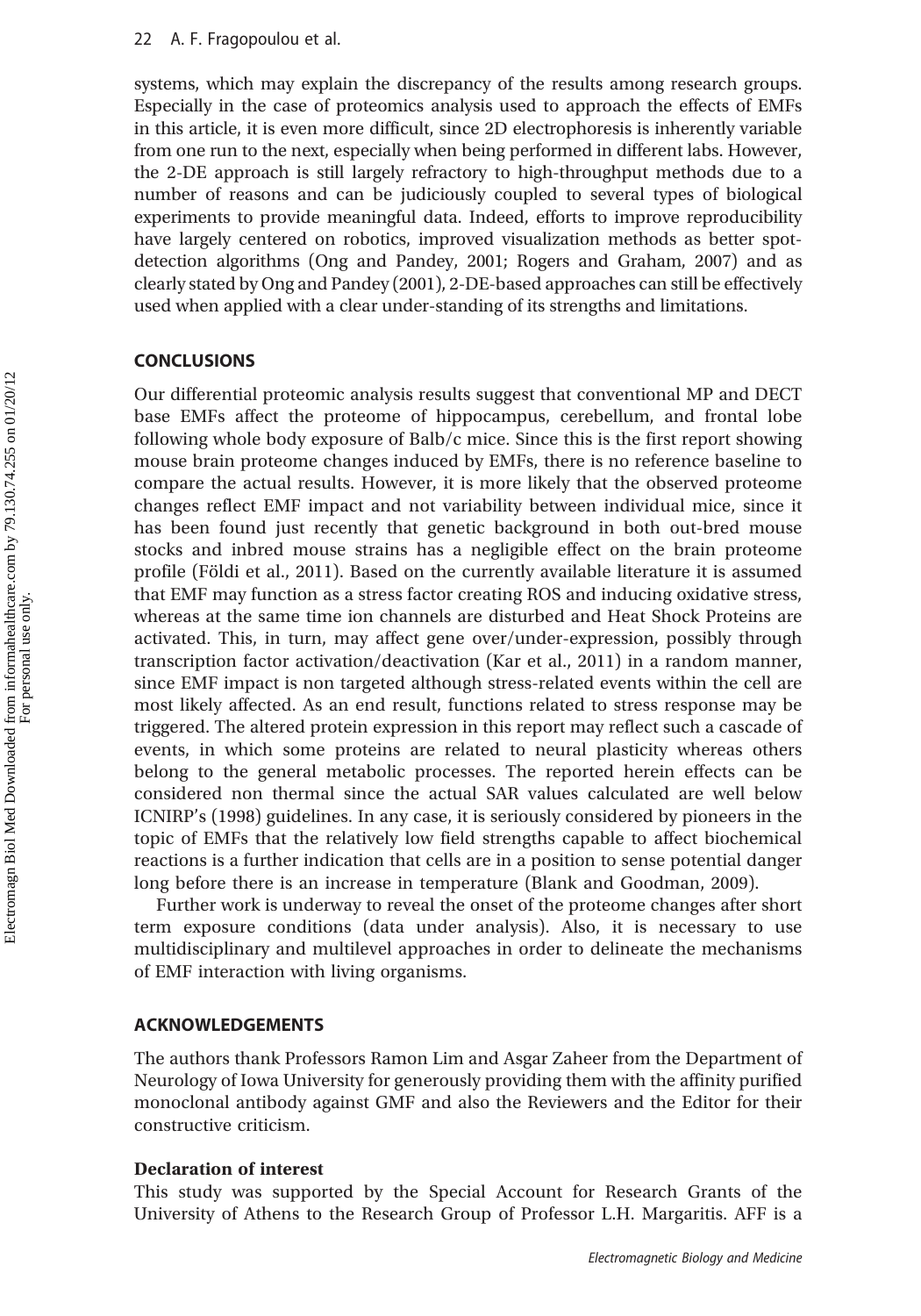scholarship recipient by the Hellenic State Scholarship Foundation – "N.D. Xrysovergis" Bequest (PhD fellowship). The authors report no conflicts of interest. The authors alone are responsible for the content and writing of the article.

#### REFERENCES

- Agarwal, A., Desai, N. R., Makker, K., et al. (2009). Effects of radiofrequency electromagnetic waves (RF-EMW) from cellular phones on human ejaculated semen: an in vitro pilot study. Fertil. Steril. 92(4): 1318–1325.
- Ammari, M., Brillaud, E., Gamez, C., et al. (2008). Effect of a chronic GSM 900 MHz exposure on glia in the rat brain. Biomed. Pharmacother. 62(4):273–281.
- Anagnostopoulos, A. K., Kolialexi, A., Mavrou, A., et al. (2010). Proteomic analysis of amniotic fluid in pregnancies with Klinefelter syndrome foetuses. J. Proteomics 5:943–950.
- Andrews-Zwilling, Y., Bien-Ly, N., Xu, Q., et al. (2010). Apolipoprotein E4 causes age- and Tau-dependent impairment of GABAergic interneurons, leading to learning and memory deficits in mice. J. Neurosci. 30(41):13707–13717.
	- Benjamini, Y., Hochberg, Y. (1995). Controlling the false discovery rate: a practical and powerful approach to multiple testing. J. Roy. Statist. Soc. (Ser. B) 57(1):289–300.
- Barteri, M., Pala, A., Rotella, S. (2005). Structural and kinetic effects of mobile phone microwaves on acetylcholinesterase activity. Biophys. Chem. 113(3):245–253.
	- Belyaev, I. (2010). Dependence of non-thermal biological effects of microwaves on physical and biological variables: implications for reproducibility and safety standards. In: Giuliani, L., Soffritti, M. European Journal of Oncology – Library, vol. 5 Non-Thermal Effects And Mechanisms Of Interaction Between Electromagnetic Fields And Living Matter. An ICEMS Monograph, (pp. 187–218) Bologna, Italy: Ramazzini Institute  $\langle$  http://www.icems.eu/papers.htm?f = /c/a/2009/12/15/MNHJ1B49KH.DTL > .
- Belyaev, I. Y., Koch, C. B., Terenius, O., et al. (2006). Exposure of rat brain to 915 MHz GSM microwaves induces changes in gene expression but not double stranded DNA breaks or effects on chromatin conformation. Bioelectromagnetics 27(4):295–306.
- Blackman, C. (2009). Cell phone radiation: Evidence from ELF and RF studies supporting more inclusive risk identification and assessment. Pathophysiology 16(2–3):205–216.
- Blank, M., Goodman, R. (2009). Electromagnetic fields stress living cells. Pathophysiology 16(2–3):71–78.
- Cardis, E., Armstrong, B. K., Bowman, J. D., et al. (2011). Risk of brain tumours in relation to estimated RF dose from mobile phones: results from five Interphone countries. Occup. Environ. Med. 68(9):631-640.
- Challis, L. J. (2005). Mechanisms for interaction between RF fields and biological tissue. Bioelectromagnetics 26(Suppl 7):98–106.
	- Chavdoula, E. D., Panagopoulos, D. J., Margaritis, L. H. (2010). Comparison of biological effects between continuous and intermittent exposure to GSM-900-MHz mobile phone radiation: Detection of apoptotic cell-death features. Mutat. Res. 700(1–2):51–61.
- Cleary, S. F., Cao, G., Liu, L. M., et al. (1997). Stress proteins are not induced in mammalian cells exposed to radiofrequency or microwave radiation. Bioelectromagnetics 18(7):499–505.
- De Iuliis, G. N., Newey, R. J., King, B. V., Aitken, R. J. (2009). Mobile phone radiation induces reactive oxygen species production and DNA damage in human spermatozoa in vitro. PLoS One 4(7): e6446.
- Divan, H. A., Kheifets, L., Obel, C., Olsen, J. (2008). Prenatal and postnatal exposure to cell phone use and behavioral problems in children. Epidemiology 19(4):523–529.
- Fragopoulou, A. F., Koussoulakos, S. L., Margaritis, L. H. (2010a). Cranial and postcranial skeletal variations induced in mouse embryos by mobile phone radiation. Pathophysiology 17(3):169–177.
- Fragopoulou, A. F., Miltiadous, P., Stamatakis, A., et al. (2010b). Whole body exposure with GSM 900 MHz affects spatial memory in mice. Pathophysiology 17(3):179–187.
- Fragopoulou, A., Grigoriev, Y., Johansson, O., et al. (2010c). Scientific panel on electromagnetic field health risks – consensus points, recommendations and rationales. Rev. Environ. Health 25(4):307–317.
	- Fragopoulou, A. F., Margaritis, L. H. (2010). Is cognitive function affected by mobile phone radiation exposure? In: Giuliani, L., Soffritti, M. European J. Oncology-Library, vol. 5 Non-Thermal Effects And Mechanisms Of Interaction Between Electromagnetic Fields And Living Matter. An ICEMS Monograph, (pp. 261–272) Bologna, Italy: Ramazzini Institute.
- French, P. W., Penny, R., Laurence, J. A., McKenzie, D. R. (2001). Mobile phones, heat shock protein and cancer. Differentiation 67:93–97.
- Frey, A. H. (1998). Headaches from cellular telephones: Are they real and what are the implications? Environ. Health Perspect. 106(3):101–103.
- Friedman, J., Kraus, S., Hauptman, Y., et al. (2007). Mechanism of short-term ERK activation by electromagnetic fields at mobile phone frequencies. Biochem. J. 405(3):559–568.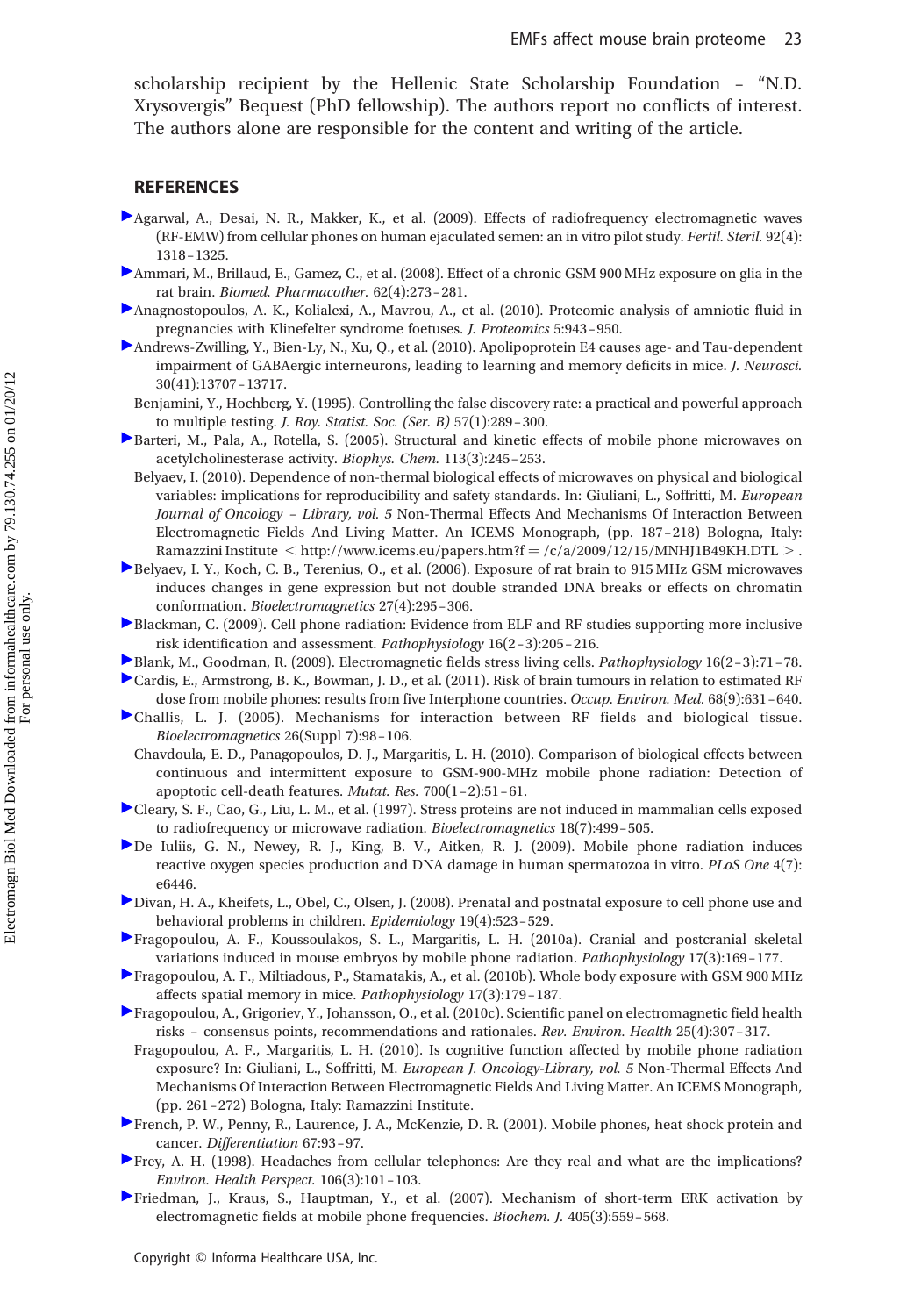- Fritze, K., Wiessner, C., Kuster, N., et al. (1997). Effect of global system for mobile communication microwave exposure on the genomic response of the rat brain. Neuroscience 81(3):627–639.
- $\blacktriangleright$  Földi, I., Müller, G., Penke, B., Janáky, T. (2011). Characterisation of the variation of mouse brain proteome by two-dimensional electrophoresis. J. Proteomics 74(6):894 –901.
- Fountoulakis, M., Tsangaris, G. T., Maris, A., Lubec, G. (2005). The rat brain hippocampus. J. Chromatogr. B 819(1):115–129.
- Hardell, L., Carlberg, M. (2009). Mobile phones, cordless phones and the risk for brain tumours. Int. J. Oncol. 35(1):5–17.
	- Havas, M., Marrongelle, J., Pollner, B., et al. (2010). Provocation study using heart rate variability shows microwave radiation from DECT phone affects autonomic nervous system. In: Giuliani, L., Soffritti, M. European J. Oncology-Library, vol. 5 NON-THERMAL EFFECTS AND MECHANISMS OF INTERAC-TION BETWEEN ELECTROMAGNETIC FIELDS AND LIVING MATTER. An ICEMS Monograph, (pp. 273–300) Bologna, Italy: Ramazzini Institute.
- Hillert, L., Akerstedt, T., Lowden, A., et al. (2008). The effects of 884 MHz GSM wireless communication signals on headache and other symptoms: an experimental provocation study. Bioelectromagnetics 29(3):185–196.
- ICNIRP(1998). Guidelines for limiting exposure to time-varying electric, magnetic and electromagnetic fields (up to 300 GHz). Health Phys. 74:494–522.
- Irmak, M. K., Fadillioglu, E., Gulec, M., et al. (2002). Effects of electromagnetic radiation from a cellular telephone on the oxidant and antioxidant levels in rabbits.Cell Biochem. Funct. 20(4):279–283.
- Kar, P., Nelson, C., Parekh, A. B. (2011). Selective activation of the transcription factor NFAT1 by calcium microdomains near Ca2 + release-activated Ca2 + (CRAC) channels. *J. Biol. Chem.* 286(17): 14795–14803.
- Karinen, A., Heinävaara, S., Nylund, R., Leszczynski, D. (2008). Mobile phone radiation might alter protein expression in human skin. BMC Genom. 9:77.
- Khurana, V. G., Teo, C., Kundi, M., et al. (2009). Cell phones and brain tumors: a review including the longterm epidemiologic data. Surg. Neurol. 72(3):205–214.
- Khurana, V. G., Hardell, L., Everaert, J., et al. (2010). Epidemiological evidence for a health risk from mobile phone base stations. Int. J. Occup. Environ. Health 16(3):263–267.
	- Lai, H. (1994). Neurological effects of radiofrequency electromagnetic radiation. In: Lin, J. C. Advances in Electromagnetic Fields in Living Systems (pp. 17–88) New York: Plenum Press vol. 1.
	- Lai, H., Hardell, L. (2011). Cell phone radiofrequency radiation exposure and brain glucose metabolism. JAMA (editorial) 305(8).
- Lai, H., Singh, N. P. (1996). Single- and double-strand DNA breaks in rat brain cells after acute exposure to radiofrequency electromagnetic radiation. Int. J. Radiat. Biol. 69(4):513–521.
- Lee, K. S., Choi, J. S., Hong, S. Y., et al. (2008). Mobile phone electromagnetic radiation activates MAPK signaling and regulates viability in Drosophila. Bioelectromagnetics 29(5):371–379.
- Leszczynski, D., Joenväärä, S., Reivinen, J., Kuokka, R. (2002). Non thermal activation of the hsp27/ p38MAPK stress pathway by mobile phone radiation in human endothelial cells: Molecular mechanism for cancer- and blood-brain barrier-related effects. Differentiation 70:120–129.
- ► Leszczynski, D., Nylund, R., Joenväärä, S., Reivinen, J. (2004). Applicability of discovery science approach to determine biological effects of mobile phone radiation. Proteomics 4:426–431.
- Li, H. W., Yao, K., Jin, H. Y., et al. (2007). Proteomic analysis of human lens epithelial cells exposed to microwaves. Jpn. J. Ophthalmol. 51(6):412–416.
- Martin-Romero, F. J., Gutiérrez-Martín, Y., Henao, F., Gutiérrez-Merino, C. (2002). The NADH oxidase activity of the plasma membrane of synaptosomes is a major source of superoxide anion and is inhibited by peroxynitrite. J. Neurochem. 82(3):604–614.
- Mavrou, A., Anagnostopoulos, A. K., Kolialexi, A., et al. (2008). Proteomic analysis of amniotic fluid in pregnancies with Turner syndrome fetuses. J. Proteome Res. 5:1862–1866.
- McNamee, J. P., Chauhan, V. (2009). Radiofrequency radiation and gene/protein expression: a review. Radiat. Res. 172(3):265–287 Review.
- Meral, I., Mert, H., Mert, N., et al. (2007). Effects of 900-MHz electromagnetic field emitted from cellular phone on brain oxidative stress and some vitamin levels of guinea pigs. Brain Res. 1169:120–124.
	- Minelli, T. A., Balduzzo, M., Milone, F. F., Nofrate, V. (2007). Modeling cell dynamics under mobile phone radiation. Nonlin. Dyn. Psychol. Life Sci. 11(2):197–218.
- Morgan, T. E., Rozovsky, I., Goldsmith, S. K., et al. (1997). Increased transcription of the astrocyte gene GFAP during middle-age is attenuated by food restriction: implications for the role of oxidative stress. Free Radic. Biol. Med. 23(3):524–528.
- Nikolova, T., Czyz, J., Rolletschek, A., et al. (2005). Electromagnetic fields affect transcript levels of apoptosisrelated genes in embryonic stem cell-derived neural progenitor cells. FASEB J. 19(12):1686–1688.
- Nittby, H., Brun, A., Eberhardt, J., et al. (2009). Increased blood-brain barrier permeability in mammalian brain 7 days after exposure to the radiation from a GSM-900 mobile phone. Pathophysiology 16(2–3):103–112.